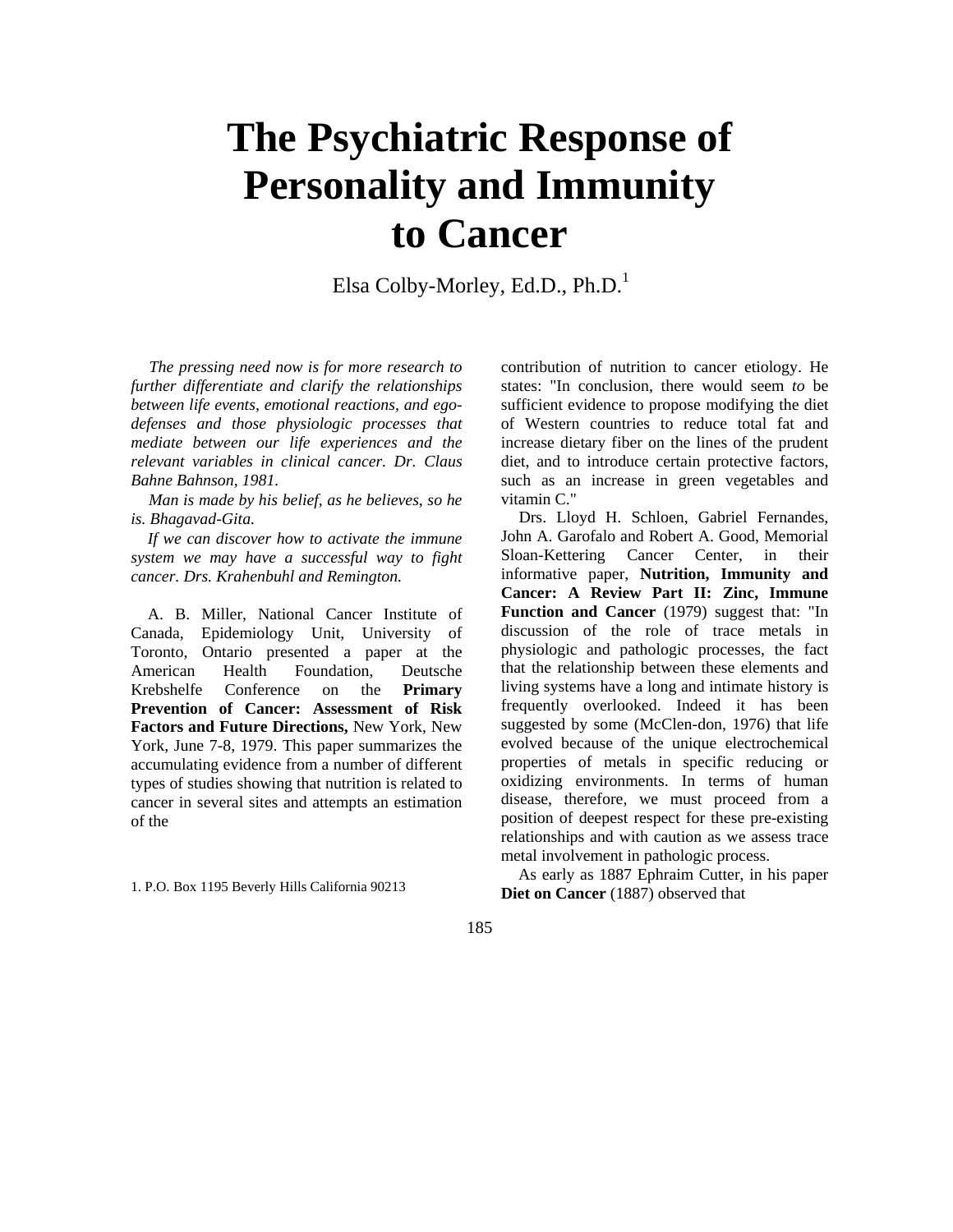"mental depression is too often an element in cancerous cases to be overlooked." Amussat (1854) in France and Paget (1870) in England made similar observations. Several researchers whose work has been considered more recently (Kowal, 1955) expressed essentially similar ideas in the 18th and 19th centuries; among their patients it appears that the most frequently observed precursors were: "(1) loss of significant figure (as a parent, child, spouse, etc.) through death or separation; (2) frustration of significant life situations and goals; and (3) a tendency toward despair, hopelessness, and grief when encountering stress, frustration, and/or loss."

Dr. Claus Bahnson (1981) notes that the evidence for a possible relationship between maturational experiences and the later development of cancer suggests a subtle and unstable link between cancer and early experiences of depletion and loss, reawakened by losses and depression later in life. "Although the coping and ego defense style of a person always is anchored in the past, particularly in family experiences, it is clear from personality studies of cancer patients that as adults they show striking characteristics in ego defense mechanisms."

Kissen and his associates in Glasgow (1962, 1964, 1966, 1969) pursued the particular approach emphasizing long-term psy-chodynamic aspects of personality. Kissen's group found that lung cancer patients had marked difficulty with emotional discharge and tended to be inhibited and repressive.

Blumberg and associates (1954) described cancer patients as defensive, anxious, overly controlled persons with no ability to release tension through motor discharge, verbal discharge, or any kind of acting out. It seemed to Blumberg and his associates that human cancer could represent a "non-adaptation syndrome." Cobb (1952) stressed that all cancer patients regard emotional involvement as dangerous. West (1954) described the cancer patient with the poorest prognosis as a defensive, repressive person, with a need for appearing "good" and acceptable to others. An interesting observation made by Bacon (1952) was the detection of increased guilt feeling in half of her 40 breast

cancer patients during the year preceding the discovery of the breast lump. This dynamic was often expressed by the patient as chronic or acute depression that was accompanied by vague feelings of anxiety, self-criticism and selfcondemnation. The studies of Bahnson (1964) and his colleagues (1979) support the hypothesis that cancer patients rely heavily on denial and repression. Bahnson found that cancer patients, unlike persons in three control groups, remembered their parents as noninvolved, cold and not participatory in their early emotional lives. They concluded that the rigid defensiveness and lack of self-communication in cancer patients may be related to early family patterns.

Katz and his associates (1969) found that in women with breast cancer, the effectiveness of the ego-defensive processes against depression and anxiety were predictive of hydrocortisone production. That is, women with a breakdown in the ego-defense system had higher hydrocortisone outputs as well as a poorer general prognosis than women with a more flexible and effective style of coping. Possibly this increased production of hydrocortisone may have inhibited immunologic reactions, therefore, the poor prognosis.

Greer and Morris (1975) found a significant association between poor prognosis for breast cancer and behavior pattern, persisting throughout life, of "abnormal release of emotions." After a study of terminal cancer patients, Cutler (1954) described them as individuals who fail to express themselves and who repress hostility. Brown and associates (1961), Goldfarb and associates (1967) and Abse and associates (1972, 1974) have also commented on the repressive personality of the cancer patient. Thus, Bahnson suggests, "it is not loss and depression alone that usher in clinical onset of cancer, but the combination of depleting life events with a particular ego-defensive and coping style."

Psychosomatic mechanisms may lead to the onset of cancer via the neurologic apparatus between the tissues and the central process, by way of immunologic pathways that also may be influenced by endocrine changes, through endocrinologic connecting links. Funkenstein and associates (1957)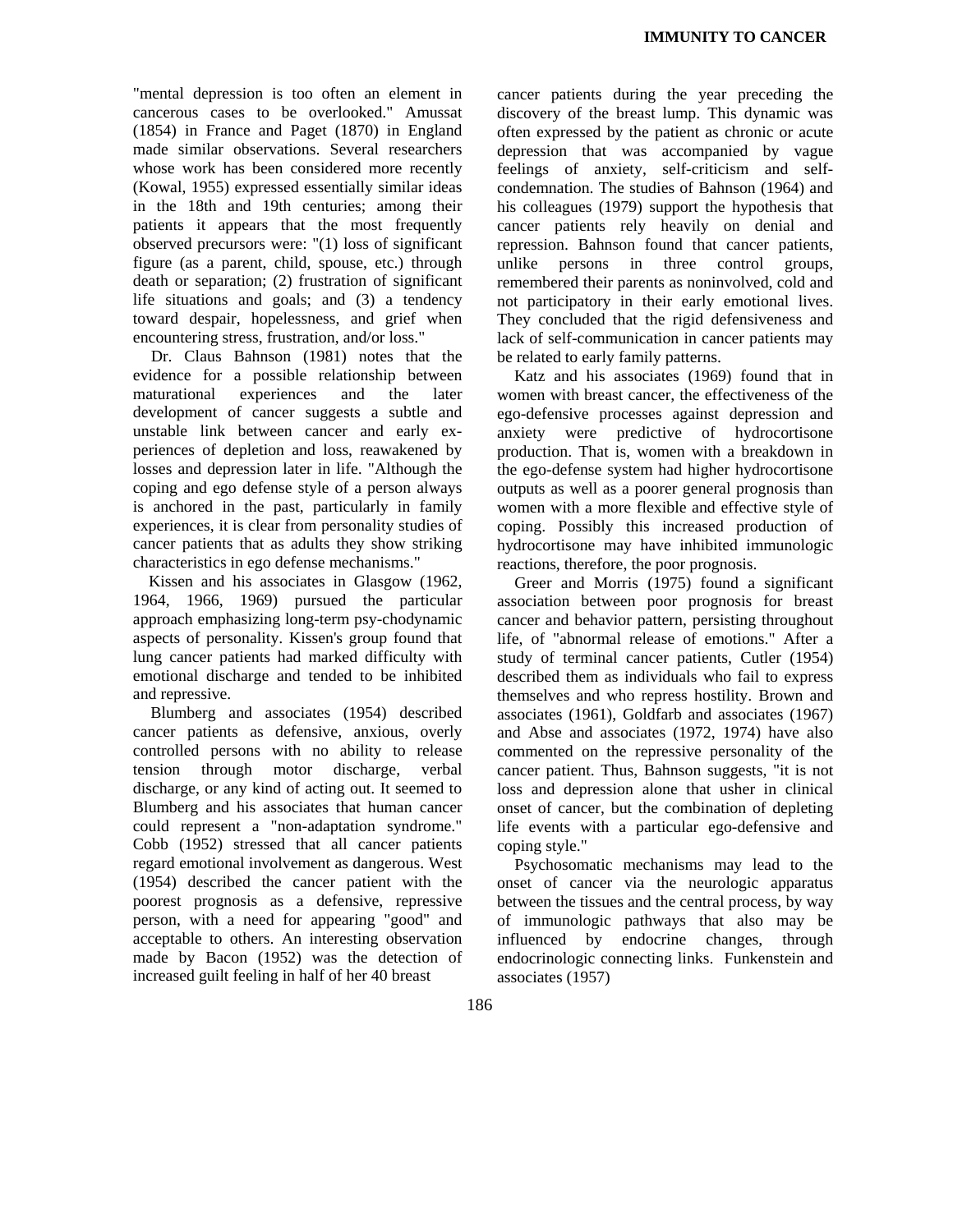showed that "anger-in" is associated with increased adrenaline production. Later Curtis and associates (1960, 1966) showed that noradrenaline and adrenaline are found in different proportions in depression—depressed persons with anxiety operate on a higher level of adrenaline versus noradrenaline.

It is possible to understand how nervous system responses to environmental or intrapsychic perceptions may activate several endocrine processes which in turn influence the continuously active immune system, when we conceive of the neurologic, endocrine and immune system as an integrated whole. "Direct messages from the hypothalamus to the target cells also are dispersed, and these in concert with small secondary shifts in endocrine balance also may affect the complex immune system" (Bahnson, 1981).

Dr. Harper (1978) carefully outlines the body's "intrinsic" primary defenses against cancer as being a healthy immune system and pancreatic sufficiency. According to Amkraut (1975) and Solomon (1979) we can conceptualize the immune system in three phases: an afferent phase, a central phase and an efferent phase, all influenced by different hormones. For example, looking at the efferent immune process, a modest increase in steroid production stimulates macrophage activity, whereas substantial increases in steroid production seem to inhibit the activities of the macrophages (Bilbey, 1960). When the macrophages fail, tumor growth often extends and cannot be controlled by other sections of the immune system. Lymphocytes are important in tumor defense, yet lymphocyte function may be influenced by the blood levels of insulin, histamine, steroids and alpha—and betaadrenergic hormones. Thyroid hormones also affect the immune system. The thymus is so closely related to the pituitary gland that damage to one necessarily leads to changes in the other (Pierpaoli and Sorkin, 1973). Rossio and Goldstein (1977) in their paper **Immunotherapy of Cancer with Thymosin** comment that "in the past 15 years, experimental and clinical investigations have led to the recognition of the thymus gland as the master gland of immunity. Through the secretion of a family of polypeptide

hormones termed thymosin the thymus gland controls the development and function of the immune system. These polypeptides act on thymic-dependent lymphocytes (T-cells), such as "killer cells" which are crucial to normal immune function and are required for the initiation and maintenance of most antibody responses. Thymosin can also increase T-cell numbers and function in cancer patients."

Prostaglandin (PG) E1 plays a major role in the regulation of thymus development and function. T lymphocyte abnormalities have been described in many diseases including abnormal susceptibility to infections, cancer, auto-immune disorders, arthritis, multiple sclerosis and certain types of collagen diseases (Horrobin et al., 1979).

Recent evidence strongly suggests that prostaglandin El is dependent on nutritional factors linoleic acid, gamma-linoleic acid, pyridoxine, zinc and ascorbic acid are key nutrients. Inadequate intake of any one of these will lead to inadequate prostaglandin El formation and defective T lymphocyte function. Megadoses of any of these nutrients will be only minimally effective in the absence of any one of the other of these nutrients. Horrobin and his associates concluded that "by careful attention to the diet it should be possible to activate T lymphocyte function." They also noted that many cancer cells and virally-infected cells are unable to make prostaglandin El because they cannot convert linoleic acid to gamma-linoleic acid. They suggest that the direct provision of gamma-linoleic acid or dihomogammalineic acid is worthy of investigation.

Drs. Schloen, Fernandes, Garofalo and Good assure us that "Clearly, zinc deficiency exerts a profound and apparently specific effect upon the thymus, thymocytes and cellular immune function which can be reversed by zinc repletion" (1979). They note that the direct relationship between dietary zinc and immuno-deficiencies raises the question "whether lack of zinc has anything to do with the pathogenesis of congenital, not to mention acquired, immunodeficiencies, and if the immune deficits so frequently observed in cancer are produced by poor dietary intake, recompartmentalization and, eventually, loss of zinc." However, they argue that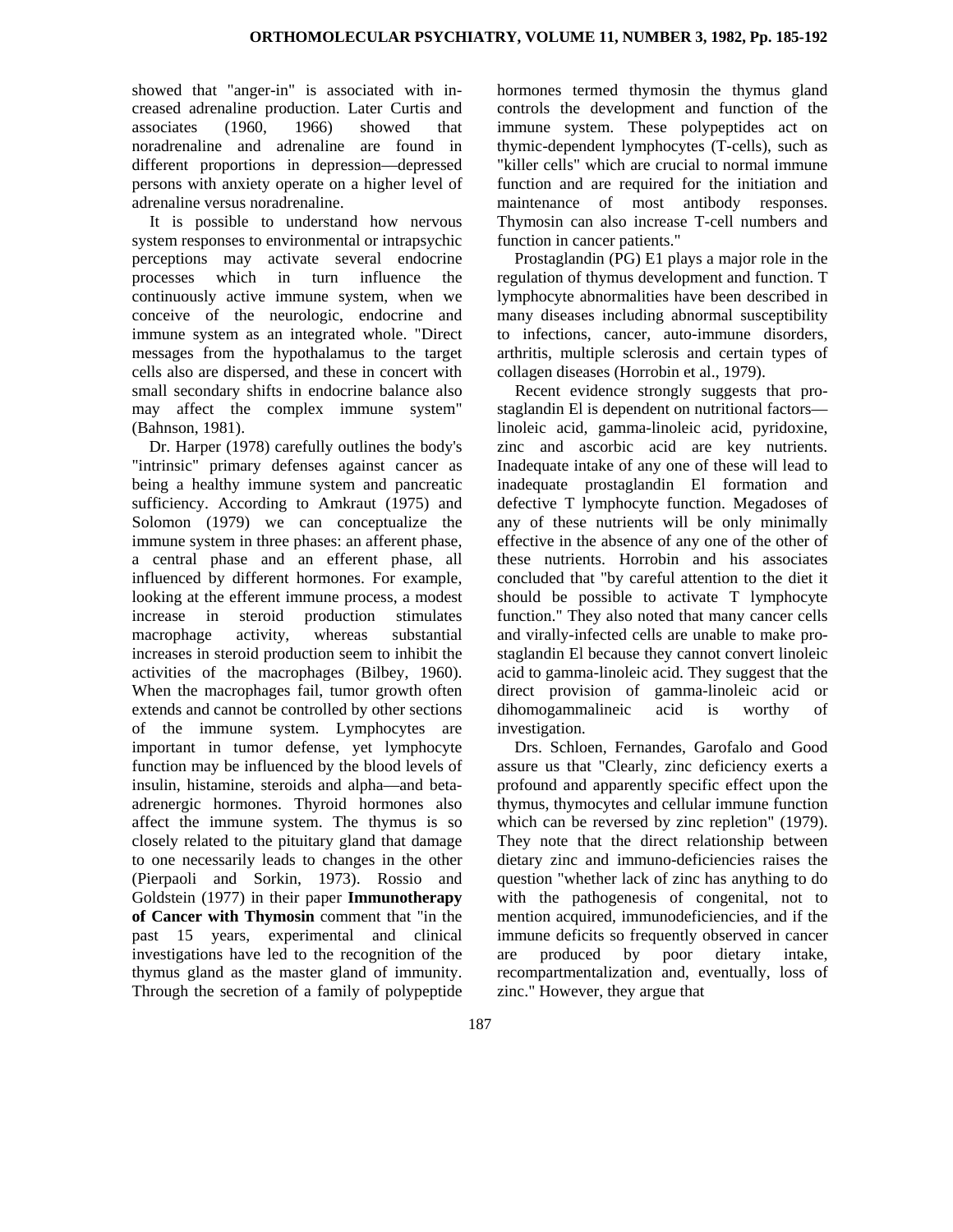"our observations and those of others of improved cellular immunity function and increased thymus hormone levels following zinc repletion in some patients, might argue for zinc suplementation where depressed serum zinc levels and immune parameters are present." The close, and perhaps diametically opposite, physiologic and biochemical relationships between zinc and iron, between zinc and copper, as well as the involvement and interaction of selenium, cadmium and other trace elements, indicate that we have a long way *to* go in the study of metals, immune function and cancer (Schloen, Fernandes, Garofalo and Good, 1979).

Interferon was discovered in 1957 by Isaacs and Lindenman as a result of study of the phenomenon of virus interference. Interferon is a hormone-type glycoprotein, a substance normally synthesized by mammalian and other cells. This substance can be stimulated by viruses and other "interferon inducers." "Interferon appears to be another high potency, non-toxic orthomolecular substance produced and mobilized by the body to maintain homeostatis against viral disease stress, just like ascorbate" (Stone, 1980).

A number of interferons have been identified. Their basic actions are on cell membranes where they inhibit the translation of m-RNA. Interferons are generally species-specific; however, the antiviral action is not virus specific and most human viral pathogens are susceptible to circulating interferons. Interferons have other effects when cell growth and multiplication are inhibited— there are actions concerned with immune processes with enhancement of the expression of cell-surface antigens and of the activity of natural killer cells; under some circumstances T-cell activity is increased (Hirsch and Swartz, 1980).

**The Biology of Interferons** was the subject of a major conference at Rotterdam, April 21-24, 1981, when the present state of the art of this rapidly moving field was surveyed (Newmark, 1981). The consensus of the conference was that interferons will find a place in the prevention and treatment of viral diseases and in the treatment of cancer. The anticancer action is unique in that it functions through the immune system and

particularly by way of the natural killer cells.

In his paper, **The Possible Role of Megaascorbate in the Endogenous Synthesis of Interferon** (1980), Dr. Irwin Stone notes that interferon is widely known as the most potent endogenous antiviral agent; and the use of megadose ascorbate in humans gives clinically successful responses that are almost identical with those obtained from interferon. He suggests that part of the success obtain<sup>1</sup>-ed with ascorbate may be due to its action as an "interferon inducer" and stimulating the body's synthesis of interferon. Dr. Stone proposes that megadoses of ascorbate be given to stimulate the endogenous synthesis of interferon in combating disease.

Horrobin and associates (1979) note that many cancer cells and virally transformed cells are severely deficient in prostaglandin El (PGE1). The genetic marker for many of these cell lines is the loss of the ability to convert linoleic acid to gammalinoleic acid (GLA) which is a precursor of PGE1. Recently it has been discovered that vitamin C enhances the conversion of dihomogammalinoleic acid (DGLA) to prostaglandin El in human platelets. It is suggested that this mechanism can account for many of the known actions of ascorbic acid and the therapeutic result occurs only if adequate amounts of DGLA are available.

Horrobin and associates support a remarkable parallel between the effects of PGE1 deficiency and those of ascorbic acid deficiency, and they propose that the consequence of ascorbic deficiency and the desirable effects of high vitamin C intake are mediated through PGE1. The desirable effects of vitamin C will take place only if adequate amounts of DGLA are available. The nutritional factors which determine DGLA availability are zinc, pyridoxine and the essential fatty acids.

Drs. Linus Pauling and Ewan Cameron in their book **Cancer and Vitamin C** (1979), point out that vitamin C has significant effectiveness in preventing cancer and has value, together with most of the conventional therapeutic methods, in treating the disease at every stage. They note the average increase in survival time of patients with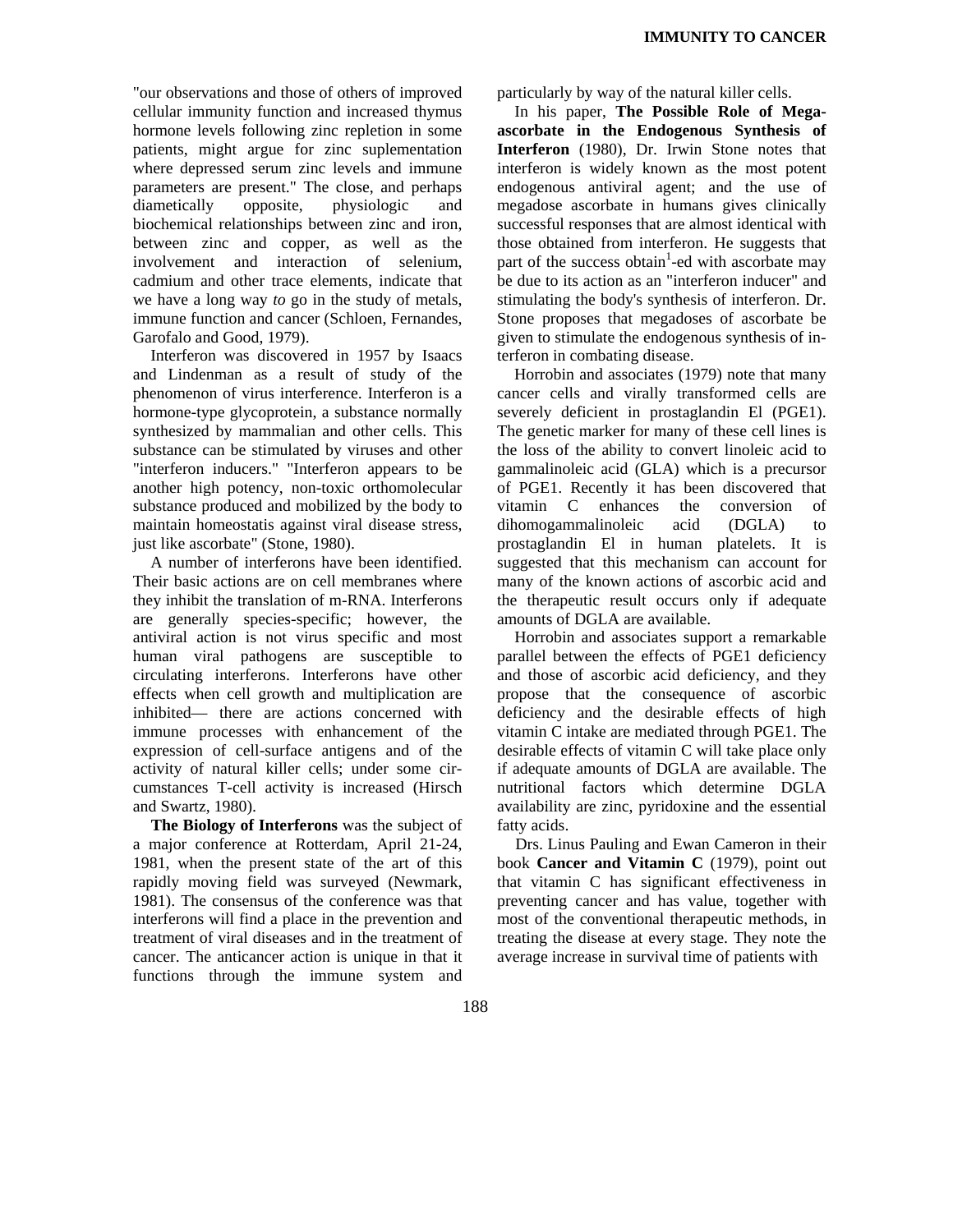advanced gastrointestinal cancer treated with 10 grams of vitamin C per day is greater than that reported for those treated with chemotherapy. They suggest that this nutritional treatment of cancer, with emphasis on vitamin C, is also probably far more effective at earlier stages of cancer than in the terminal stage, and if it is instituted at the first sign of cancer it may well decrease the cancer mortality by much more than their earlier estimate of 10 percent. "With the possible exception of during intense chemotherapy, we strongly advocate the use of supplemental ascor-bate in the management of all cancer patients from as early in the illness as possible. We believe that this simple measure would improve the overall results of cancer treatment quite dramatically, not only by making the patients more resistant to their illness but also by protecting them against some of the serious and occasionally fatal complications of the cancer treatment itself" (Cameron and Pauling, 1979).

Drs. Cameron and Pauling conclude that optimal doses of vitamin C are important in treating cancer and may be one of the most hopeful ways of preventing cancer (Hoffer, 1980). Dr. Hoffer suggests that cancer treatment include surgery, radiation if necessary as well as some chemotherapy, but with major emphasis *on*  orthomolecular nutrition supplemented with vitamin C in doses ten to one hundred grams per day plus other vitamins and essential minerals. "This program may also be preventive" (Hoffer, 1981).

Stone (1972, 1978) tells us that ascorbic acid is a natural metabolite which man has lost the ability to make. Our ancestors suffered from a mutation, about 60 million years ago, which removed an enzyme essential for the conversion of glucose into ascorbic acid. Pauling (1968) notes how such a mutation, which would confer a genetic advantage in certain environments which provided ample quantities of ascorbic acid in food, would lose any advantage in an environment deficient in ascorbic acid, and suffer scurvy ranging from the predetermined type to the subclinical form present in most people. Dr. Stone's work on the genetics of scurvy has shown that humans depending solely on their diet for their daily lifetime intake of ascorbate are

victims of subclinical scurvy, the CSS syndrome. He comments that with this asymptomatic epidemic syndrome resistance to disease is low or absent, healing is impaired and the many facets of the human immune system are at a low ebb (1972). "If medicine gave up its conviction that ascorbic acid is a vitamin and needed only in small doses it would pay proper attention to the therapeutic and preventive value of ascorbic acid. It should be considered in the same class as essential amino acids, an 'essential nutrient' and required in grams rather than in milligram dosages" (Osmond and Hoffer, 1980).

Even though ascorbic acid cannot be made in the brain, its concentration is higher there than in any other organ except the adrenal glands. Osmond and Hoffer (1980) suggest that apparently it enters through the chorid plexus, and it should not be surprising that it plays a major role in brain function; because the body would not make an effort to maintain a high level in the brain when for most people the whole body contains just enough to prevent scurvy but not enough for optimum health (Stone, 1972).

What major roles does vitamin C play in brain function? We know it is one of the most powerful dopamine receptor blockers (Osmond and Hoffer, 1980); "this will surprise those who believe that ascorbic acid has no effect *on* the central nervous system." Osmond and Hoffer suggest that ascorbic acid may be a naturally occurring antianxiety substance; and perhaps this is why brain tissue is one of the major storage sites.

Apparently alcohol can play a beneficial role in the health and well-being of some people. Morris Chafetz, former director of the National Institute of Alcohol Abuse and Alcoholism, suggests that alcohol in moderate use protects the cardiac patient by reducing anxiety, relieving pain, and promoting relaxation. "Thus we see that an important effect of alcohol is its action on the psyche" (Oyle, 1979). I am quite certain, from my own experience and that of my patients, that an important effect of megadoses of ascorbic acid is its action on the psyche.

Dr. Oyle suggests that belief is basically a function of the psyche and that removal of the distorting lens of rigid, outworn belief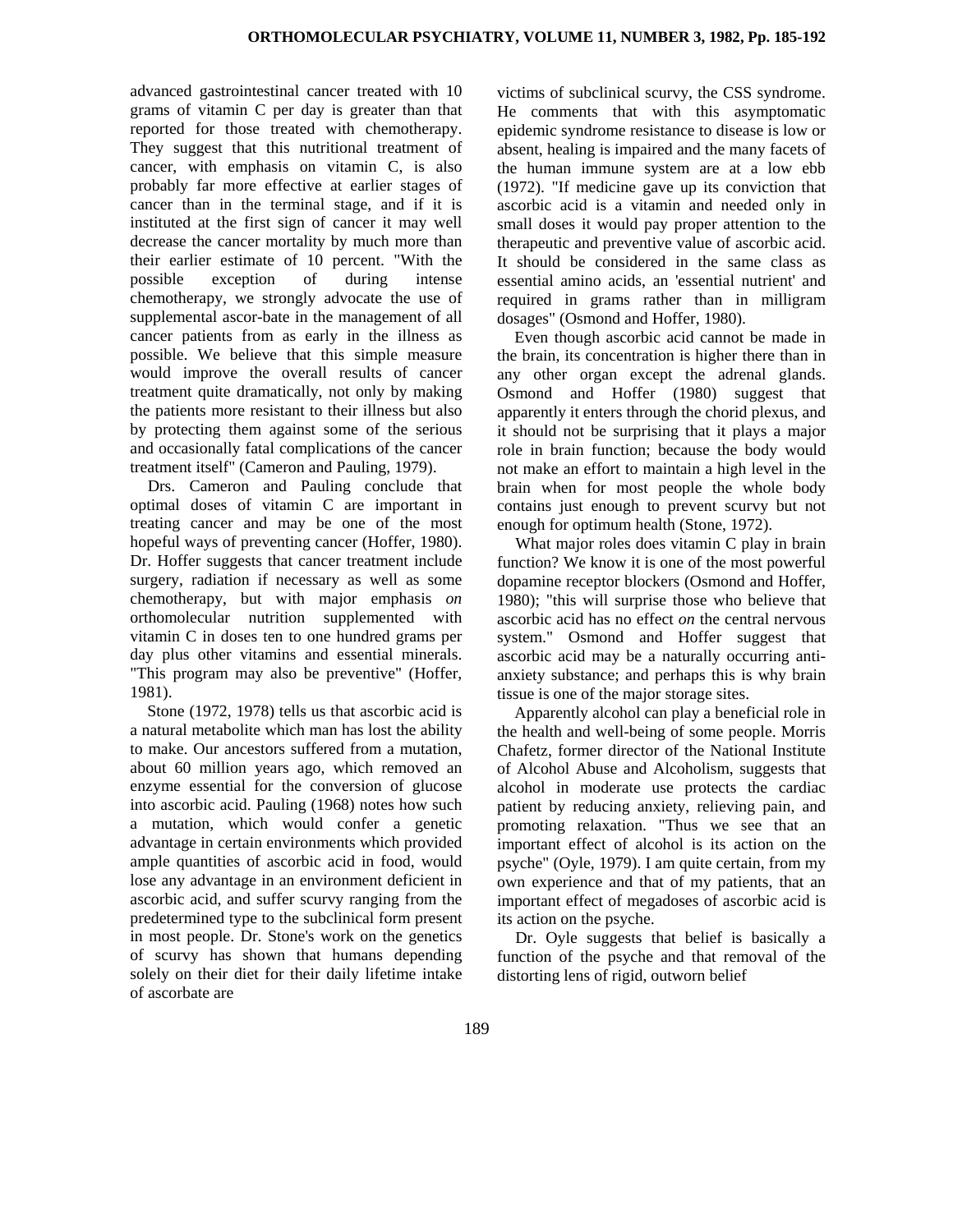structures can reestablish the healing connection. "Beliefs, opinions, and shoulds, we have theorized, may seriously affect our health and well-being" (Oyle, 1979).

The work done by Dr. Roger Guillemin and associates at the Salk Institute in California won a Nobel Prize for isolating chemical substances from the base of the brain which transmit messages from the thinking brain to the pituitary—the master gland of the endocrine system. Evanescent thoughts, electrochemical nerve impulses, stimulate the flow of hormones, the chemical compounds which virtually affect and control the function of every cell in your body. Neurohumoral transducers are substances which connect the psychological with the physical. They receive electrical nerve impulses from the brain and transform them into chemical messages which travel through the bloodstream. The message carried by the electrical thought is precisely replicated by the chemical compound. According to Dr. Hans Selye (1976), peaceful thoughts release peaceful hormones; aggressive and fearful thoughts release aggressive and fearful hormones. "Hormones have been isolated, and nonhor-mone substances have been synthesized, which have either 'syntoxic' or 'catatoxic' effects." Dr. Selye dubbed syntoxic hormones as "hormones of harmonious cooperation." Dr. Selye calls them "the doves among the hormones; cortisone is one of those. They are the tissue tranquilizers." The catatoxic hormones are the hormones of aggression and of resistance. Adrenaline, which mediates the fight-or-flight reaction, is an example. Dr. Selye suggests that there are also syntoxic and catatoxic attitudes. Dr. Selye had a chance to test his own theories when he found he had cancer. "I never thought I could cure it myself." Dr. Selye adopted a syntoxic attitude toward his potentially fatal disease. "I just decided that in a year I could accomplish a lot, so why not use it?" Throwing himself into his work, he ignored the malignant process in his body. "I had a little bit of luck," he recalls. The tumor disappeared spontaneously.

Dr. Selye shared his experience with oncologists at an international symposium on stress, death and cancer co-sponsored by New York's

Sloan-Kettering Cancer Institute and his own International Institute of Stress. "Scientists at the symposium believed through the stress I placed on my immunologic system I probably played a great role in curing my own cancer." To date, Dr. Selye's Institute of Stress has collected over a hundred well-documented scientific articles concerning the curative effects of patients' attitudes in cancer cases. Dr. Selye does not at this time claim that he cured his own cancer by his attitude—but he does consider the subject not closed: "My cancer was cured, and I have that attitude," he says with a grin (Oyle, 1979).

In a report entitled **Immunotherapy and Cancer** by Dr. J. L. Krahenbuhl of the highly respected Palo Alto Medical Research Foundation and Dr. J. S. Remington, professor of medicine, Stanford Medical School, was a dramatic announcement—"If we can discover how to activate the immune system we may have a successful way to fight cancer" (1978). "Currently," says Drs. Krahenbuhl and Remington, "we have three weapons against cancer: surgery, radiation, and chemotherapy. All three are radical treatments with fundamental shortcomings . . . For years scientists have searched for a way to direct the cancer patient's own defenses against the disease. Many believe that this rediscovered form of cancer treatment represents a fourth major weapon in fighting cancer." Dr. Irving Oyle (1979) comments that "the 'fourth major weapon' is something within the patient—within you. It is known to science as the 'immune defense system'—your body's natural ability to repel invasion." The "immunosurveillance theory" holds that we make cancer cells constantly, but that they are systematically apprehended and eliminated by the immune system. Why does this system sometimes break down? Why do the defender cells allow cancer to run rampant and unchecked through the body? What keeps us from activating our efficient immune system to deal with particular diseases?

Dr. Hans Selye has won worldwide acclaim and recognition for his fundamental contributions to our understanding of the way in which mental strain can change the body.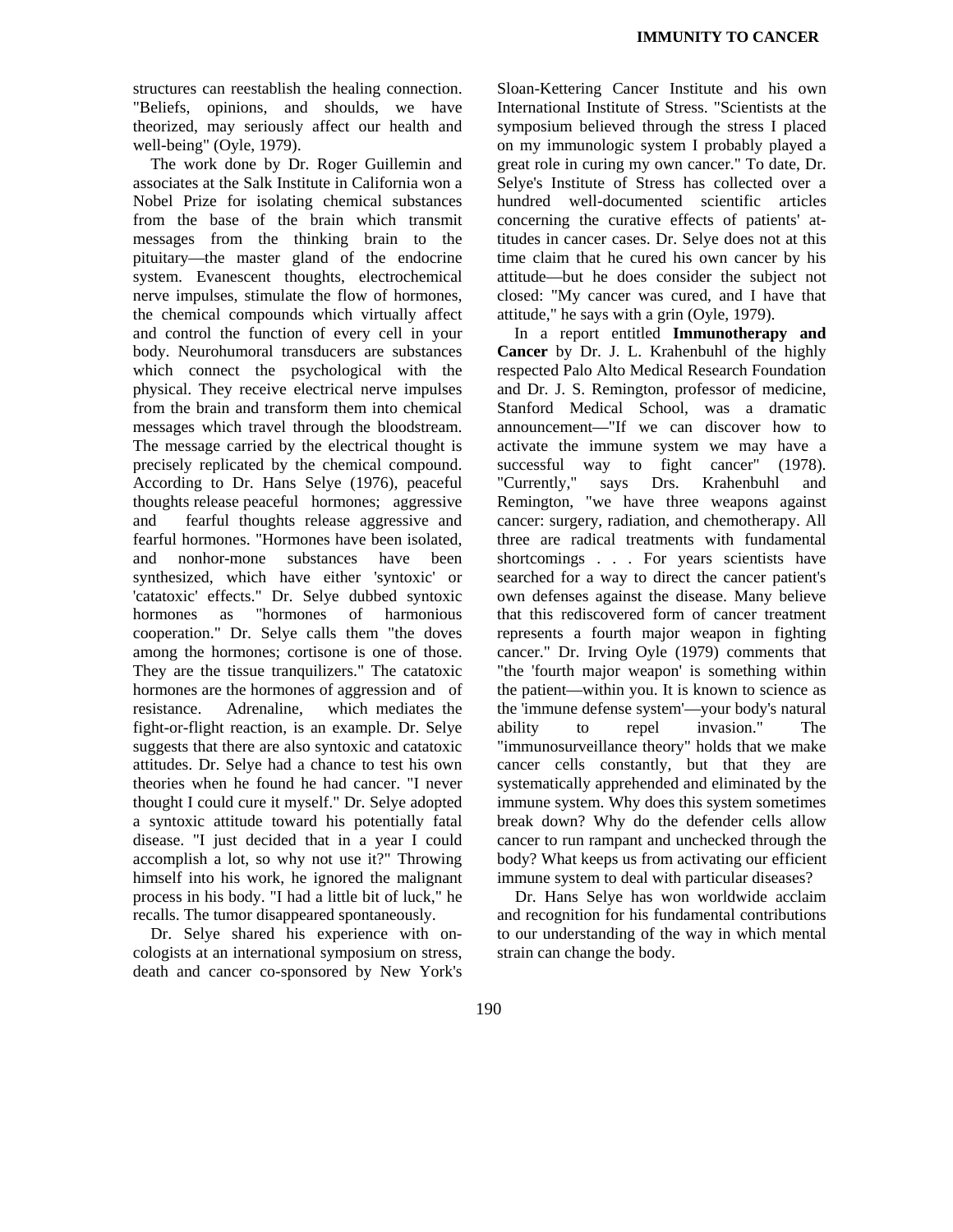That the intellect can initiate real physical disease is a revolutionary idea. Now, if we can only know and understand the major roles vitamin C plays in brain function! We know that one of the most powerful dopamine receptor blockers is ascorbic acid. Osmond and Hoffer (1980) tell us that the amines such as adrenaline, noradrenaline and dopamine are highly reactive molecules which are readily oxidized to their respective indole derivatives: adrenochrome, "norad-renochrome and dopachrome. Adrenochrome is an endogenous hallucinogen which may play a role in the cause of schizophrenia (Hoffer and Osmond, 1967). If ascorbic acid proves "to be a naturally occurring antianxiety substance" (Osmond and Hoffer, 1980), it may prove—in megadoses—to activate the immune system. As Dr. Irwin Stone says, "Megascorbics will be the main future means of cancer prevention and megascor-bic therapy will be routine in future cancer therapy" (1980).

*The real voyage of discovery consists not in seeking new lands, but in seeing with new eyes. Marcel Proust.*

References

- ABSE, D.W., WILKINS, M.M., KIRSCHNER, G. et al.: Selffrustration, Night-time Smoking and Lung Cancer. Psychosomatic Med. 34, 395-402, 1972.
- ABSE, D.W., WILKINS, M.M., BROWN, R.S. et al.: Personality and Behavioral Characteristics of Lung Cancer Patients. J. Psychosomatic Res. 18,101-113, 1974.
- AMKRAUT, A. and SOLOMON, G.F.: From the Symbolic Stimulus to the Pathophysiologic Response Immune Mechanisms. Int. J. Psychiatry Med. 5, 541-563, 1975.
- AMUSSAT, J.Z.: Quelques Reflexions Sur la Curabilite du Cancer. Thunot, Paris, 1854.
- BACON, C.L., RENNECKER, R. and CUTLER, M.: A Psychosomatic Survey of Cancer of the Breast. Psychosomatic Med. 14, 453-460, 1952.
- BAHNSON, C.B. and BAHNSON, M.B.: Denial and Repression of Primitive Impulses and of Disturbing Emotions in Patients with Malignant Neoplasms. In: Psychosomatic Aspects of Neoplastic Disease, Ed. Kissen, D.M. and LeShan, L.L., Pitman, London, 1964.
- BAHNSON, C.B.: The Psychological Approach to the Cancer Patient. Read Before Health for the New Age Seminar: New Approaches to Cancer, The Royal Society of Medicine, London, November, 1979.
- BAHNSON, C.B.: Stress and Cancer: The State of the Art. Psychosomatics 22, 3, March, 1981.
- BISHOP, J.M.: The Molecular Biology of RNA Tumor Viruses: A Physician's Guide. New Eng. J. Med. 308, 675-682.
- BLUMBERG, E., WEST, P. and ELLIS, A.: A Possible

 Relationship Between Psychological Factors and Human Cancer. Psychosomatic Med. 16, 277-286.

- BRANDA, R.F. et al.: Folate-induced Remission in Aplastic Anemia with Familial Defect of Cellular Folate Uptake. New Eng. J. Med. 298,469-475,1978.
- BROWN, F., KATZ. H. and KAUFMAN, M.K.: The Patient Under Study for Cancer: A Personality Evaluation. Psychosomatic Med. 23, 166-171, 1961.
- BUTTERWORTH, C.E., Jr.: New Concepts in Nutrition and Cancer: Implications for Folic Acid. Contemporary Nutrition 5, December, 1980.
- CAMERON, E. and PAULING, L.: Vitamin C. W.W Norton and Co., N.Y., 1979.
- COBB, B.: A Socio-psychological Study of the Cancer Patient. Thesis, University of Texas, Austin, TX., 1952.
- CUTTER, M.: Behavioral Characteristics of 40 Women with Cancer of the Breast. In: The Psychological Variables in Human Cancer: A Symposium, Ed. Gengerelli, J.A. and Kirkner, F.J., University of California Press, Berkley, 1954.
- CUTTER, E.: Diet on Cancer. Albany Med. J. 8, 218-251, July- August, 1887.
- CURTIS, G.C., CLEGHORN, R.A. and SOURKES, T.L.: The Relationship Between Affect and the Excretion of Adrenaline, Noradrenaline, and the 17 hydrocorticosteroids. J. Psychomatic Res. 4, 176-184, 1960.
- CURTIS, G.C., FOGEL, M.L., McEVOY, D. et al.: The Effect of Sustained Affect on the Diurnal Rhythm of Adrenal Cortical Activity. Psychosomatic Med. 28, 696- 713, 1966.
- FUNKENSTEIN, D.H., KING, S.H. and DROLETTE, M.E.: Mastery of Stress. Harvard University Press, Cambridge, 1957.
- GOLDIN. B. and GORBACH, S.L.: Alterations in Fecal Microflora Enzymes Related to Diet, Age, Lactobacillus Supplements and Dimethylhydrazine.Cancer, N.Y. 40, 2421- 2426, 1971.
- GOLDFARB, C.I., DRIESEN, I. and COLE, D.: Psycho physiologic Aspects of Malignancy. Am. J. Psychiatry 123, 1545-1552, 1967.
- GORI, G.B.: Diet and Cancer, J. Am. Diet Assoc. 1, 375-379, 1977. GORI. G.B.: A Review Lecture. 11<sup>th</sup> World Congr. Nutr., Rio de Janeiro, 1978.
- GREER, S. and MORRIS, T.: Psychological Attributes of Women Who Develop Breast Cancer, A Controlled Study. J. Psychosomatic Res. 19, 147-153, 1975.
- HIRSCH, M.A. and SWARTZ, M.N.: Antiviral Agents. New Eng . J. Med. 302, 949-953, 1980.
- HOFFER, A.: Cancer and Vitamin C Reviewed. Orthomolecular Psych. 9, 145-150, 1980.
- HOFFER, A.: Cancer and Vitamin C Reviewed. News letter of the Linus Pauling Institute of Science and Medicine, Vol. 1, No. 11, Spring, 1981.
- HOFFER, A. and OSMOND, H.: The Hallucinogens.Academy Press, New York, 1967.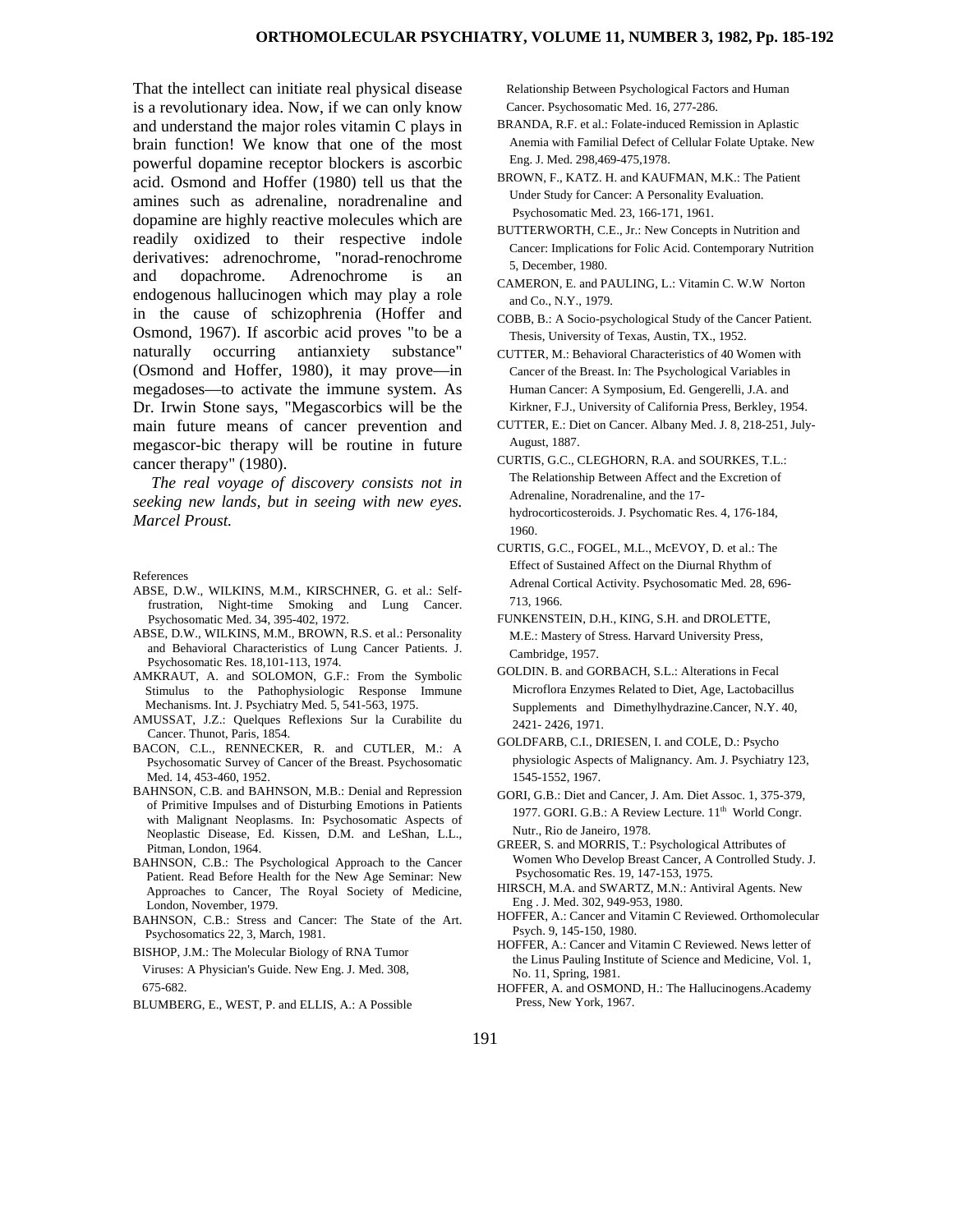- HORROBIN, D.G., OKA, M. and MAN KU, M.S.: Vitamin C and Prostaglandins. Medical Hypothesis 5,849-858, 1979.
- KLATZ. J., GALLAGHER, T., HELLMAN, L. et al.: Psychoendocrine Considerations in Cancer of the Breast. Ann. N.Y. Acad. Sci. 164, 509-516, 1969.
- KISSEN, D.M. and EYSENICK, H.J.: Personality in Male Lung Cancer Patients. J. Psychosomatic Res.6, 123-127, 1962.
- KISSEN, D.M.: Lung Cancer, Inhalation and "Personality. In: Psychosomatic Aspects of Neoplastic Disease, Ed. Kissen, D.M. and LeShan, L.L., Pitman, 1964.
- KISSEN, D.M.: The Significance of Personality in Lung Cancer Men. Ann. N.Y. Acad. Sci. 125, 3, 820-826, 1966.
- KISSEN, D.M. and RAO, L.G.S.: Steroid Excretion Patterns and Personality in Lung Cancer Patients. Ann. N.Y. Acad. Sci. 164, 2, 476-482, 1969.
- KOWAL, S.J.: Emotions as a Cause of Cancer. Psychoanal. Rev. 42, 217-227, 1955.
- KRAHENBUHL, J.L. and REMINGTON, J.S.: Immunotherapy and Cancer. Human Nature 78, January, 1978.
- LEA, A.J.: Dietary Factors Associated with Death-rates from Certain Neoplasms in Man. Lancet ii, 332-333, 1966.
- MARINELLO, M.J. et al.: Double Minute Chromosomes in Human Leukemia. New Eng. J. Med. 704-705, 1980.
- MASEK, J.: Nutrition, Diet and Cancer. Biblthca. Nutr. Dieta 29, 48-56, 1980.
- McCLENDON, J.H.: Elemental Abundance as a Factor in the Origins of Mineral Nutrient Requirements. J. Mol. Eval. 8,175-195,1976.
- McSHEEHLY, T.W.: Nutrition and Breast Cancer. Ecol. Food Nutr. 3, 141-146, 1974.
- MILLER, A.B.: Nutrition and Cancer. Preventive Medicine 9, 189-196, 1980.
- MUNRO, H.N.: Tumor-host Competition for Nutrients in the Cancer Patient. J. Am. Diet Assoc. 71, 380-384, 1977.
- NEWMARK, P.: Interferon: Decline and Stall. Nature 291, 105- 106, 1981.
- NICOL, T. and BILBEY, D.L.J.: The Effect of Various Steroids on the Phagocytic Activity of the Reticuloendothelial System. In: Reticuloendothelial Structure and Function, Ed. Heller, J.H., Ronald Press, N.Y., 1960.
- OSMOND, H. and HOFFER, A.: Naturally Occurring Endogenous Major and Minor Tranquilizers. J. Orthomolecular Psychiatry 8, 198-206, 1980.
- OYLE, I.: The New American Medicine Show. Unity Press, Santa Cruz, 1979.
- PAGET, J.: Surgical Pathology. Longmans Green, London, 1870.
- PAULING, L.: Orthomolecular Psychiatry. Science 160, 265- 271, 1968.
- PAULING, L.: Vitamin C and the Common Cold. W.H. Freeman and Co., San Francisco, 1970.
- PEARCE, M.L. and DAYTON, S.: Incidence of Cancer in Men on a Diet High in Polyunsaturated Fat. Lancet i, 464-467, 1971.
- PEARCE, M.L. and DAYTON, S.: Unsaturated Fat and Cancer. Lancet ii, 610, 1971. PIERPAOLI, W. and SORKIN, E.: Relationship Between Thymus and Hypophysis. Nature 246, 405-409, 1973.
- ROSSIO, J.L. and GOLDSTEIN, A.L.: Immunotherapy of Cancer with Thymosin. World J. of Surgery 1, 605-616, 1977.
- ROTKIN, E.D.: A Comparison Review of Key Epidemiological Studies in Cervical Cancer Related to Current Searches for Transmissible Agents. Cancer Res. 33, 1353-1367, 1973.
- SCHLOEN, L.H., FERNANDES, G., GAROFALO, J.A. and GOOD, R.A.: Nutrition, Immunity and Cancer, A Review. Part II: Zinc, Immune Function and Cancer. Clin. Bulletin 9, 2, 63-75, 1979.
- SELYE, H.: Stress in Health and Disease. Butterworth, Ontario, 1976.
- SOLOMON, G.F. and AMKRAUT, A.A.: Neuroendocrine Aspects of the Immune Response and Their Implications for Stress Effects on Tumor Immunity. Cancer Detec./Preven. 2, 197-204, 1979.
- STONE, I.: The Healing Factor: Vitamin C Against Disease. Grosset and Dunlap, New York, 1972.
- STONE, I.: Sudden Death: A Look Back from Ascor-bates 50th Anniversary. J. Int. Acad, of Preventive Med. 5, 84-91, 1978.
- STONE, I.: The Possible Role of Mega-Ascorbate in the Endogenous Synthesis of Interferon. Medical Hypothesis 6, 309-314, 1980.
- WEST, P.M.: Origin and Development of the Psychological Approach to the Cancer Problem. In: The Psychological Variables in Human Cancer: A Symposium, Ed. Gengerelli, J.A. and Kirkner, F.J., University of California Press, Berkeley, 1954.

192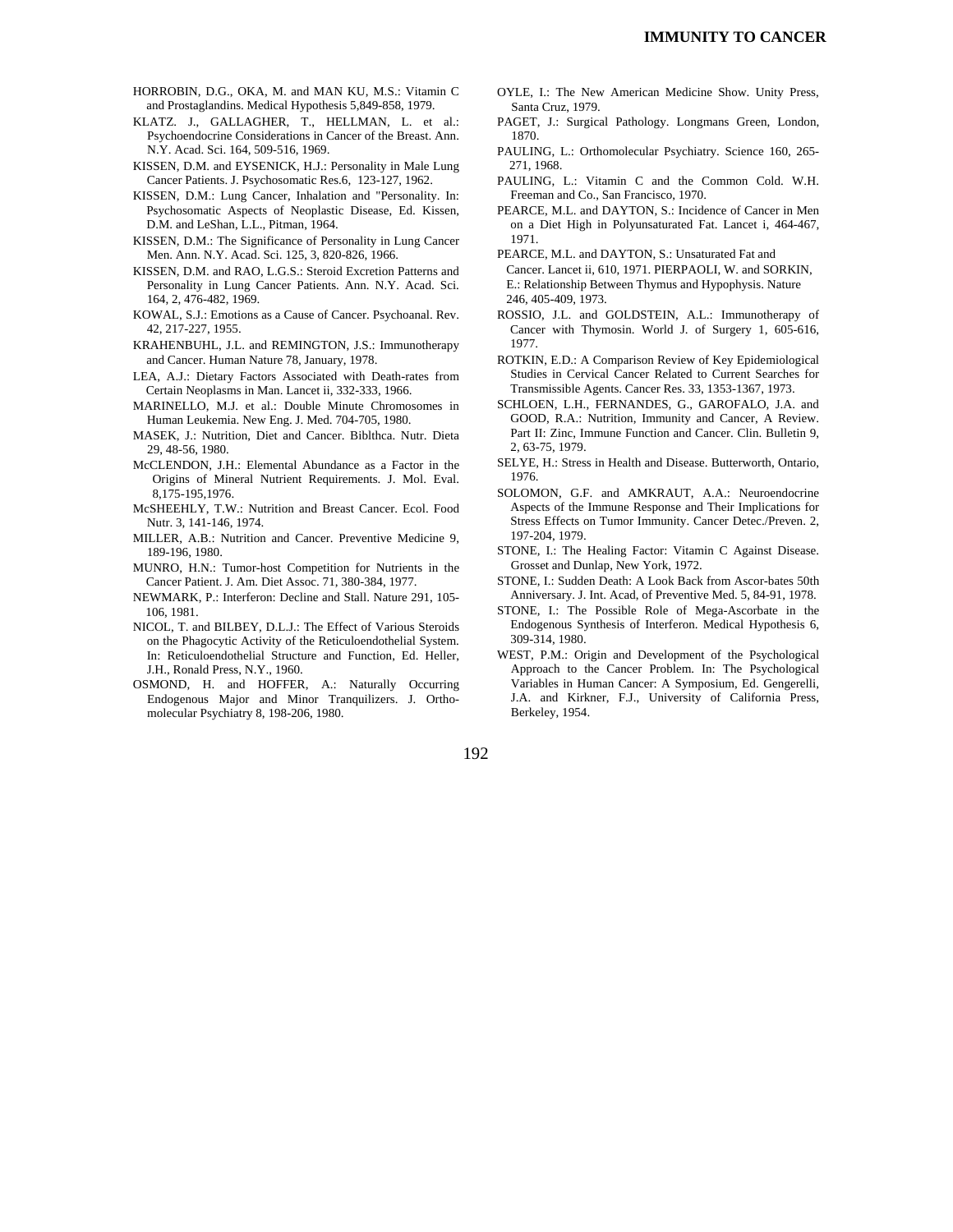### **Stress Management**

T. Keith Austin, M.S.<sup>1</sup>

The Southeast Biosocial Institute has incorporated a stress-management program the past four months which is proving increasingly effective in mitigating student (patient) stress. The program is particularly geared toward combating the psychological/emotional constituents of stress, although no mind/body dichotomy is really implied. In fact, the actual basis of the stress-management program is sound nutrition and biochemical stabilization (homeostasis). Hence, optimal physical homeostasis is the *sine qua non* of the program. (Certainly, relaxation is all but impossible for someone with an unstable blood sugar condition.)

Specifically, the program entails a multimodality approach combining breathing (meditation), physical stretching postures (hatha yoga), and biofeedback (Galvanic Skin Response and Thermistor feedback). Multimodality regimes have proven to be among the most effective approaches to stress management (Brown, 1978).

However, the multimodality program we employ is best suited for the fairly stabilized

1. Southeast Biosocial Institute1601 N.E. 26th StreetFt. Lauderdale, Florida 33305 patient who is somewhat normalized biochemically and who is not chronically agitated<br>by hallucinations, delusions, or hypoglycemic<br>symptoms. A certain degree of discipline and<br>attention is critical to the program. Lower<br>functioning students/patients are engage

Breathing/Meditation is a specific technique<br>the student practices in order to tune in to subtle,<br>internal, sensory/somatic circuits. The breath<br>acts as a somatic bridge to both innate,<br>pleasurable sensations, and natural

Students are also instructed in an alternatenostril breathing technique designed to balance and integrate sympathetic and parasympathetic nervous system functioning. Philip Nurenberger (1981) cites evidence indicating that breathing through the left nostril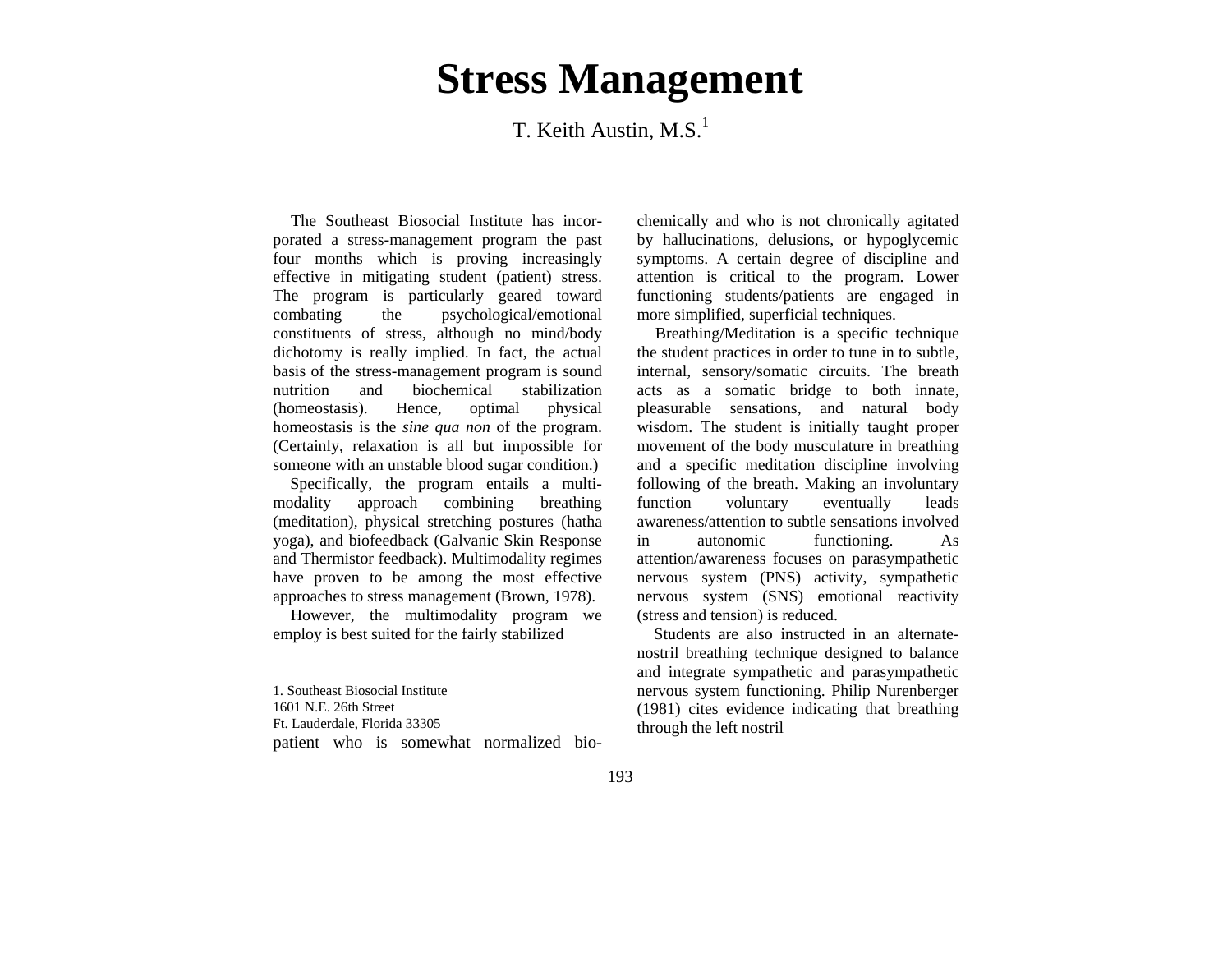interrelates with depressed (parasympathetic) activity, while breathing through the right nostril interrelates with hyperactive (sympathetic) activity. The norm of one nostril being blocked is a diseased condition. Yogis have contended for thousands of years that an even, simultaneous flow through both nostrils is reflective of health. The next time you are too warm or agitated, see if your left nostril isn't clogged. Conversely, if you are relaxed (perhaps lethargic-wise) and somewhat cool feeling, be prepared to encounter a blocked right nostril. (The experiment is harmless unless passersby are watching.)

Enhanced internal awareness and increased sensation/relaxation coincide. Mental rumination diminishes (as well as emotional reactivity) for as the body relaxes, the mind becomes onepointed and focused. Thus, conceptually the student understands what he or she will eventually experience—a quieting of the mind and emotions through awareness of pleasurable inner sensation, "feeling good" in the sensory/somatic, as opposed to the emotional sense of the phrase. Soon the student experimentally verifies that mental agitation subsides as the body relaxes and awareness is continuously focused on rhythmic breathing. When he or she experiences shifts of emotions, thoughts, and outside stimuli, the student is taught *to* view these as release of stress and not to indulge in them, but to bring the awareness calmly back to rhythmic breathing. During meditation, therefore, the entire content of the mind is viewed as a kind of desensitization hierarchy. No valence is given to mental or emotional experience during the process. Subsequently, repressed emotions (viewed as a byproduct of stress release) arise and go their way, but are not indulged. The student may sometimes experience emotional catharsis and physical sensations and movement during deep levels of relaxation. However, there is no need to "work through" emotional content and, therefore, time is saved and risk minimized that the student will identify with his negativity. Instead, identity becomes more anchored in innate, pleasurable, autonomic sensations. Repressed energy is systematically released while the nervous system is in a relaxed mode,

facilitating an automatic resolution of conflict. (Spontaneous insight often follows emotional content brought up by somatic releases (Reich, 1975). Such is opposite to psychoanalysis.) Emotions and physical stresses are not reinforced by attention being focused on them. Attention/ awareness is brought back to the breathing/ meditation focal point. The student need only be assured that behind the release of emotion, "streaming" sensations, muscular vibration, and agitated thinking is relaxed sensation that tension/pain is a matter of perspective, and if the body/mind doesn't contract in reactivity to undesirable sensation/tension, these feelings can be translated into neutral and pleasurable sensations. By breathing through sensation, pleasurable release occurs which can expand to peak or transcendental experience.

I believe that much of the fear experienced in psychosis is due to negative interpretations of expanded bodily states. Andrew Weil (1972) defines the psychotic panic reaction as a negative interpretation of infinity. Wilhelm Reich (1975) maintained that the schizophrenic's mental nightmare occurs because he has cut himself off from sensitivity to sensations he cannot integrate, physical reality distortion being due to unconscious somatic projection onto the environment. (Note that the above isn't hypothesized as the cause of schizophrenia, but as an aggravating factor.) Thus, the schizophrenic can be helped, as can all of us, by being taught to relax into his or her experience and to interpret it more positively. All experience, but particularly painful experience, becomes more negative in valence upon contraction of our being. So don't cringe the next time you stub your toe.

The process of relaxed integration of deep bodily sensation is complemented by stretching (hatha yoga) exercises. Increased sensation is yielded by stretching, whereas, increased awareness and neural integration ensue. The intelligence of the body, so to speak, is released. Increased communication between the conscious and unconscious translates into more profound mind/body coordination. We've all experienced those moments when, engaged in a familiar activity (sports, art, dance, etc.), everything suddenly "clicks"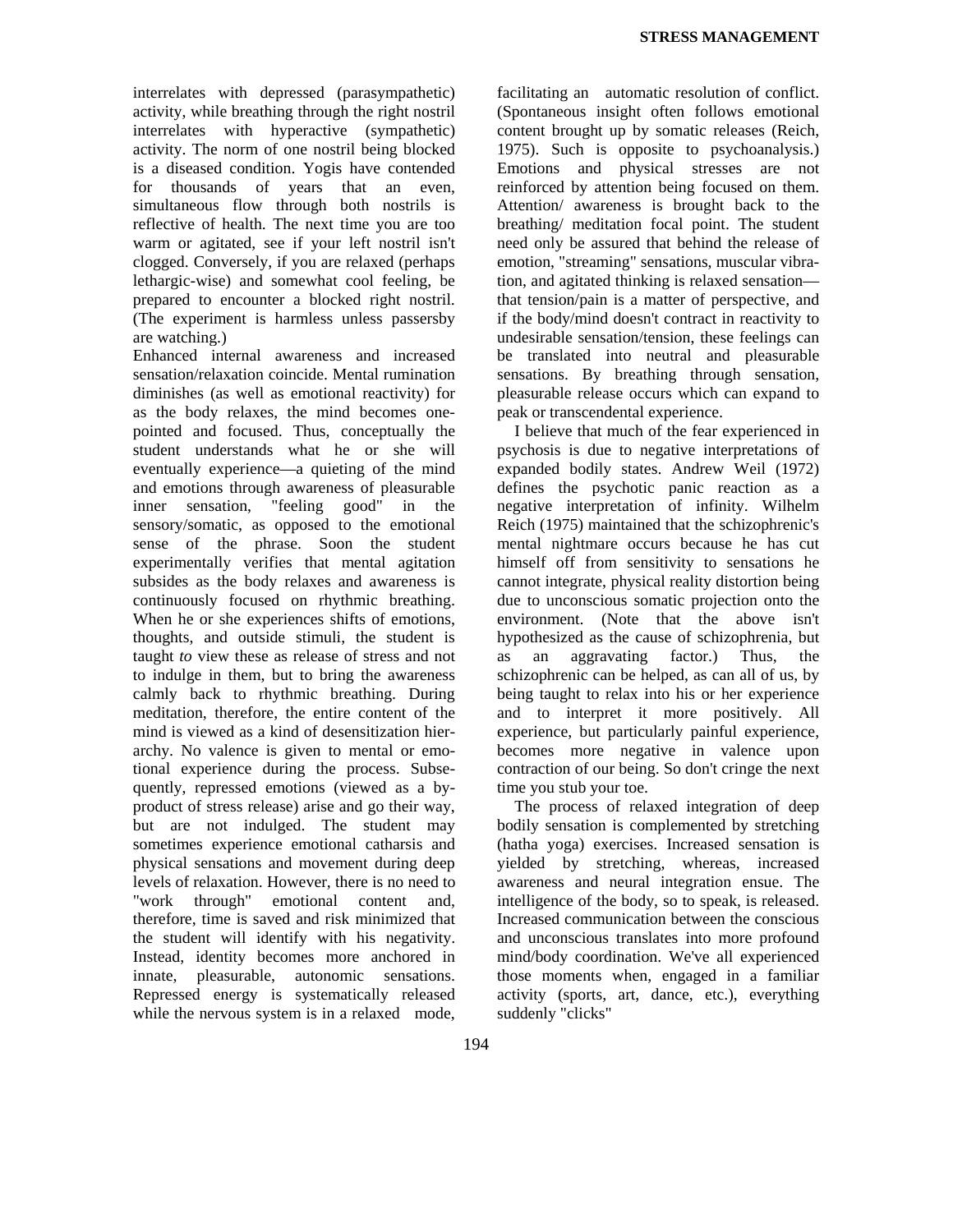and our performance becomes optimal and perhaps even ecstatic, unfolding as if by no direction from our "self."

Moshe Feldenkrais (1972) teaches that through bodily movement and increased bodily sensitivity, we can completely re-program ourselves mentally, as well as physically. Unimagined bodily grace and movement are not only possible, but can spontaneously introduce us to life-affirming concepts/percepts. Again, insight unfolds as the body relaxes.

The yoga stretching exercises are also designed to stimulate cardiovascular and endocrine/glandular centers (Mishra, 1963; Motoyama, 1981). We teach twelve postures, each coordinated with the breath. The postures are preparatory to meditation which is usually followed by the biofeedback modalities—GSR and Thermistor biofeedback.

Students are instructed to spend an hour per week on biofeedback equipment. Thus far, our students have opted for the GSR modality, which is more sensitive to progress than the thermistor modality. These modalities aid the student in monitoring his or her general level of relaxation and in discriminating between tension levels. He or she also learns to control a specific symptom of stress (perspiration and/or temperature), thus taking responsibility for his or her health. However, biofeedback isn't taught to teach conscious control over specific autonomic functioning so much as it is taught to aid one to become aware of normally unconscious body wisdom. More specifically, coordination of conscious and unconscious energies or nervous system circuits is the goal. Normally, our ego-dominated conscious eschews the wisdom of our body. When the ego is insensitive to natural bodily functioning, degeneration occurs. The work of the Simontons with cancer particularly makes this connection, and part and parcel of their technique is the strengthening of the immune system through relaxation (Simonton et al., 1978).

Finally, biofeedback enables the student to instantly perceive the connection between mind and body. Their progress is regularly charted and hence, reinforced.

Participating students generally represent the

full range of the DSM III, half being schizophrenic. The class averages eight to ten students who regularly chart their progress. Twenty students have entered the class since January, but only twelve have remained consistent. The dropouts generally couldn't undergo the discipline required and, coincidentally, usually exhibited severe bodily agitation and short attention spans.

Ten of the twelve students have demonstrated progress in both subjective and objective indices. Two students reported no progress with the GSR, although found the meditation/breathing and yoga exercises effective. We plan to correlate research as the stress-managementprogram expands through addition of more elaborate biofeedback equipment, including an Electro-myogram (EMG).

The students usually begin reporting increasingly significant progress following ten to twelve sessions, 45 minutes in length. They also practice the meditation and yoga techniques on their own once to twice per day.

Reports of experience include sensations of heaviness, lightness, tingling, increased energy, pleasure, expansion and increased well-being. Interestingly enough, nearly half the students have reported specific sensations located midchest. They typically report a "space opening in the chest," and/or often a feeling of pleasure and "tingling" located therein. This latter experience reportedly gradually absorbs the attention more and more during the meditative/breathing exercise. It's tempting to speculate what is happening here.

Research is increasingly pointing toward biochemical correlates in the production of stress and anxiety states. Recent research at the Sach Institute in La Jolla has isolated a brain hormone responsible for initiating all hormonal exchanges involved in stress responses. This Corticotropin Releasing Factor (CRF) is found in minute quantities in the hypothalamus. Thus, our response to stress is probably a matter of brain chemistry. However, brain chemistry might well be influenced by many variables which are interrelating, including: genetic predisposition, toxicity in the environment, nutrition, bodily rigidity, learning, and breathing pattern.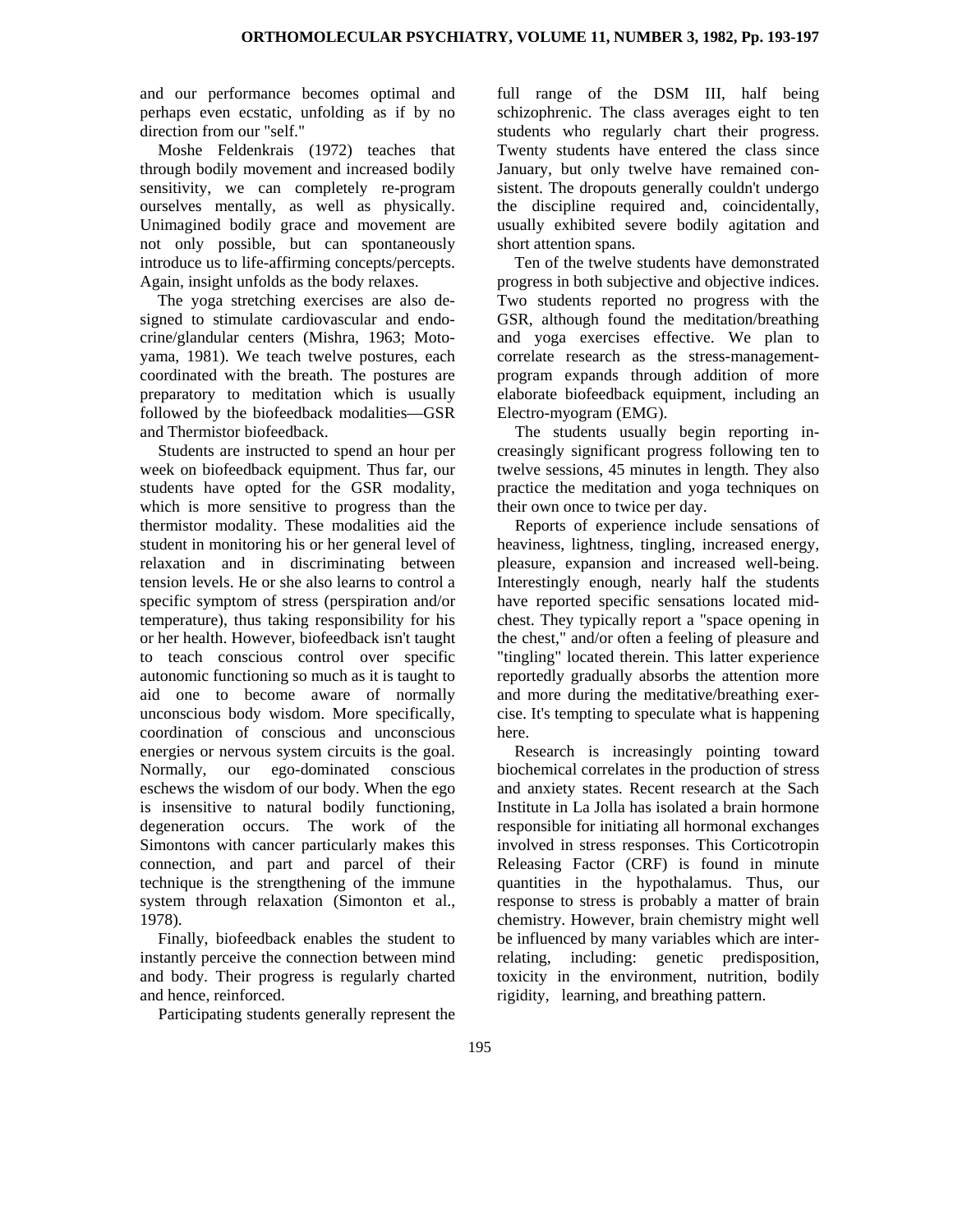(Control of breath has traditionally been utilized as a method to enhance bodily pleasure and well-being, as well as a vehicle to the Spirit. The Latin "spiritus" means "to breathe.") Our biochemistry can be manipulated *vis a vis* the breath, such that bodily relaxation is often initially coincidental with pleasurable sensations in the chest and the loosening of body armor therein. We've all experienced the pleasure inherent in a good sigh of expelled breath following an emotional crying spell.

Meditation methods incorporating breath and sound (mantra) quite probably influence physiological centers located in the chest area through stimulation of the thymus gland and right vagus nerve. Oxygen and carbon dioxide ratios are also affected, resulting in biochemical regulation (Mishra, 1963). These traditional meditation methods influence the body/mind at many levels, but particularly tend, through rhythm-entrainment, to vibrate the right vagus nerve (and certain brain centers) and to permit expansion of the thymus gland. The right vagus nerve is associated with parasympathetic activity, while the thymus gland is intimately connected with the biochemical control systems involved in stress reactions. A relaxed individual is an expanded individual. Muscular tension should be maintained only to the degree of proper tonus.

Itzhak Bentov (1977) a biomedical engineer, hypothesizes that meditation rhythmically entrains physiological systems so that they operate synchronously with the least amount of entropy (disorder). Specifically, he has demonstrated that during meditation a standing wave of 7Hz is established relative to the motion/rhythm of the heart (as influenced by the breath and sound). These standing waves vibrate up through the ventricle walls of the brain and are conducted along the sensory cortex where pleasure centers are stimulated, "looping"/polarizing both hemispheres of the brain. Here, physiological coherence is particularly reflected between the right and left brain hemispheres and subsequently, between the sensory and motor cortex. Enhanced mind/body coordination is an immediately noticeable result in my observation and is an important standard for gauging release from stress.

Meditation teacher, Bubba Free-John (1978) similarly maintains (based on his years of meditation experience) that the sensory cortex is primarily stimulated *vis a vis* the parasympathetic nervous system extending into the brain core. Essentially, this means that the right hemisphere, which is responsible for nonlinear, intuitive functions of mind, is being initially actualized through meditation. Right hemispheric energies synchronize, as well as cohere with, left hemispheric brain energies, eventually normalizing sympathetic nervous system reactivity. (The International Meditation Society has gathered impressive research on meditation and brainwave [hemispheric] coherence. See Banquet, 1972 for the pioneering study.)

Schizophrenics have long been known to have experiences characterized by right brain hemisphere activity; i.e., dream-like, intuitive, spatial, sensory-intense states of consciousness. However, the problem of schizophrenia should not be viewed as an inappropriate excursion into the right hemisphere, so much as a failure to integrate the right hemisphere experience with the more linear "reality-oriented" left hemisphere. Certainly, an individual's attitude and identity, relative to deeper (right hemisphere) levels of experience, are critical to the brain's coherence. Right understanding is an integral part of meditative practices. Non-linear perception may well serve a natural stressrelease/pre-ventative function if perceived positively from the left side of the brain.

Thus, we've come a full circle, albeit somewhat speculatively. However, even though speculative, it's encouraging to think (and feel) that stress-management/meditation modalities may potentially encourage profound homeostatic functioning within the individual—functioning so orderly that entropy (disorder/stress) can be minimized and more creative potential realized. Certainly, all the discussed modalities interface with the biochemistry upon which behavior hinges; yet this intervention is on the level of increasing sensory/somatic awareness, perhaps the pole most complementary to externalized biochemical management of stress.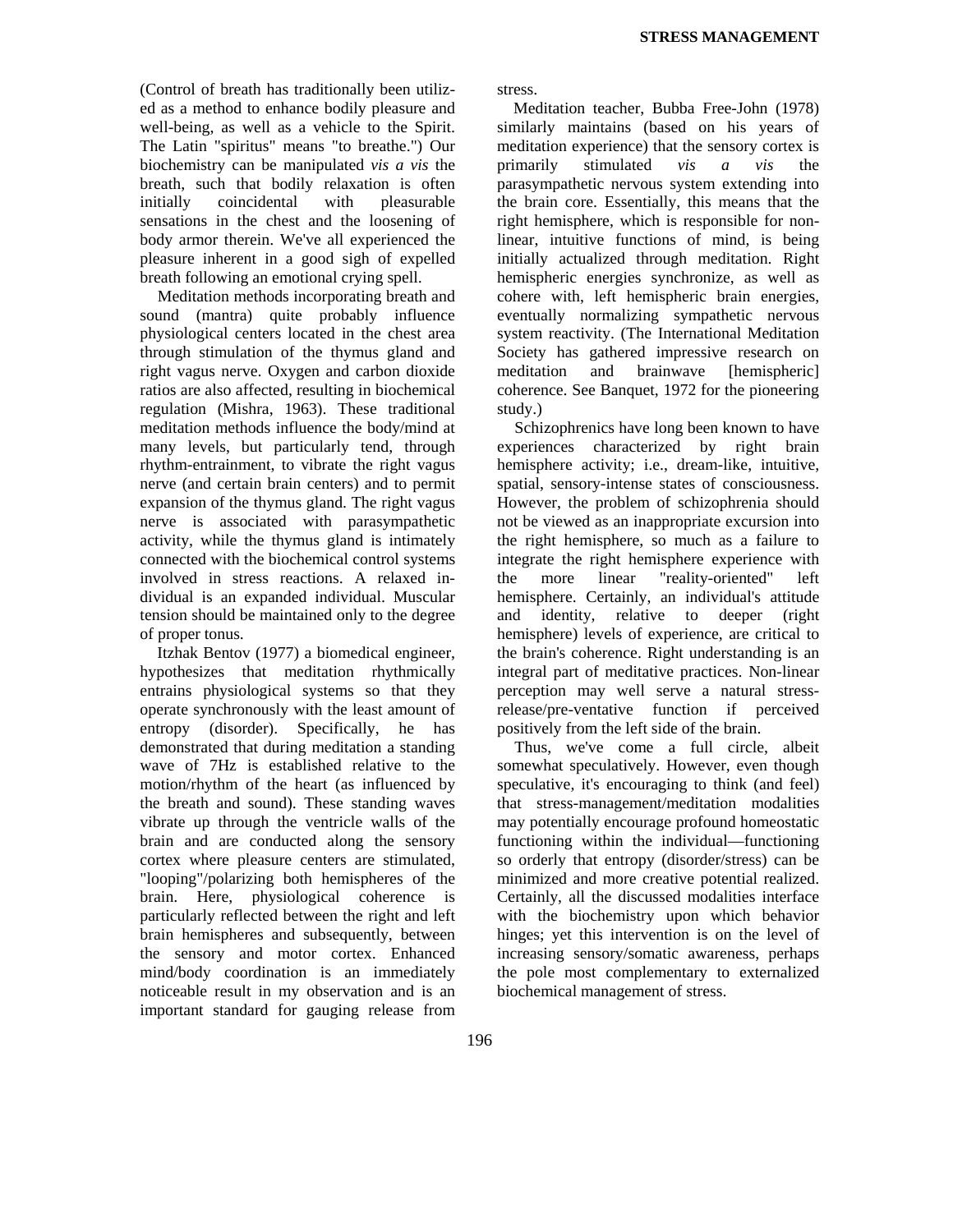#### **References**

- BANQUET, J.P.: EEG and Meditation. In: Electroencephalography and Clinical Neurophysiology 33, p. 454, 1972.
- BENTOV, I.: Stalking the Wild Pendulum. In: On the Mechanics of Consciousness. Bantam Books, Inc., N.Y., 217-221, 1977.
- BROWN, B.B.: Stress and the Art of Biofeedback. Bantam Books, Inc., N.Y., p. 59, 1978.
- FELDENKRAIS, M.: Awareness Through Movement. Harper and Row, Inc., N.Y., p. 39, 1972.
- FREE-JOHN, B.: The Enlightenment of the Whole Body. Dawn Horse Press, Middletown, Ca., 107- 110; 165-176; 411-448, 1978.
- MISHRA, R.: Yoga Sutras. In: The Textbook of Yoga Psychology. Anchor Press/Doubleday, Garden City, N.Y., 117-119; 284-291; 507- 511,1963.
- MOTOYAMA, H.: Theories of the Chakras. In: Bridge to Higher Consciousness. Quest Books, Wheaton, III., p. 41, 1981.
- NURENBERGER, P.: Freedom From Stress. In: A Holistic Approach. Honesdale, Pa.,: Himalayan Institute, 187-198; 194-196, 1981.
- REICH, W.: The Function of the Orgasm. Pocket Books, 282-283; 61-62, 1975.
- SIMONTON, 0. et al.: Getting Well Again. Tarcher, Los Angeles, 91-92; 126-138, 1978.
- WEIL, A.: The Natural Mind. Houghton Mifflin, Boston, p. 157, 1972.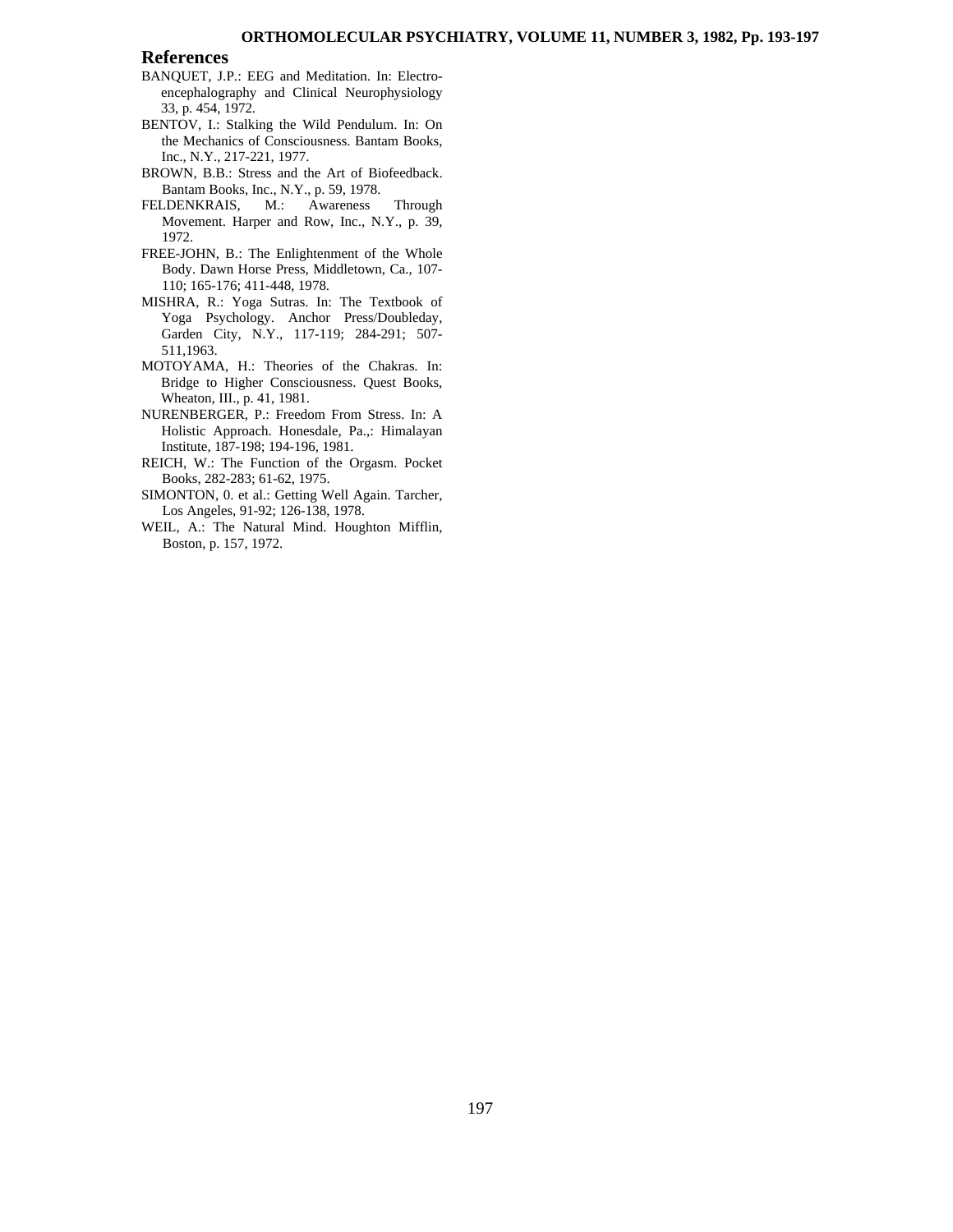## **Letters to the Editor**

#### **To the Editor**

I'm sure the majority of readers of this journal are aware of food allergies, the various chameleon-like symptoms one may experience, plus the variety of laboratory tests that reveal the offending foods. This letter describes an innovative technique to aid in the difficult diagnosis of masked, hidden and addictive allergies plus a treatment plan.

To avoid confusion of semantics, the term 'allergy' means 'other response'. The word was coined in 1906 by a pediatrician, von Pir-quet. He defined allergy as an "acquired, altered capacity to react to physical substances on the part of the tissues of the body."

Familial experiences with overeating, addictions, hypoglycemia, and food allergies turned my interests to preventive medicine and directed my career as a nutrition consultant.

Consequently, a large part of my nutritional counseling today is the control and management of allergies, addictions, and weight control. Masked or hidden allergies may be detected by a simple diary. Keep a daily record of all foods and supplements ingested, environmental exposures or other outside stresses, mood swings and other symptoms.

A most difficult problem of food allergies is

dealing with the addictive nature of certain foods. Some people tend to overeat, binge on foods *to* which they are allergic. These foods act as triggers, and throw them on "automatic pigout". Their rational brain short-circuits and they shove food into their mouths with a fervor unknown to any 'normal' person who hasn't experienced this frantic, overwhelming phenomenon. A 'fix' of the addictive food usually creates a euphoric high, after which they are generally miserable, bloated, nauseated, and guilt-ridden. As the 'fix' wears off, their symptoms, which drove them to indulge in the first place, return and they repeat the whole destructive process again—and again—and again.

"Trigger" foods are generally those which are highly allergenic and may be determined through laboratory testing or avoidance-challenge testing as described in my **Rotation Game**  diet plan.

After determining which foods to eliminate, the remaining foods are rotated, even those which appear 'safe', for if the non-allergenic foods are eaten on a daily basis they will most likely become symptom-producing foods. After a period of time, the majority of foods which were eliminated can be rotated back

198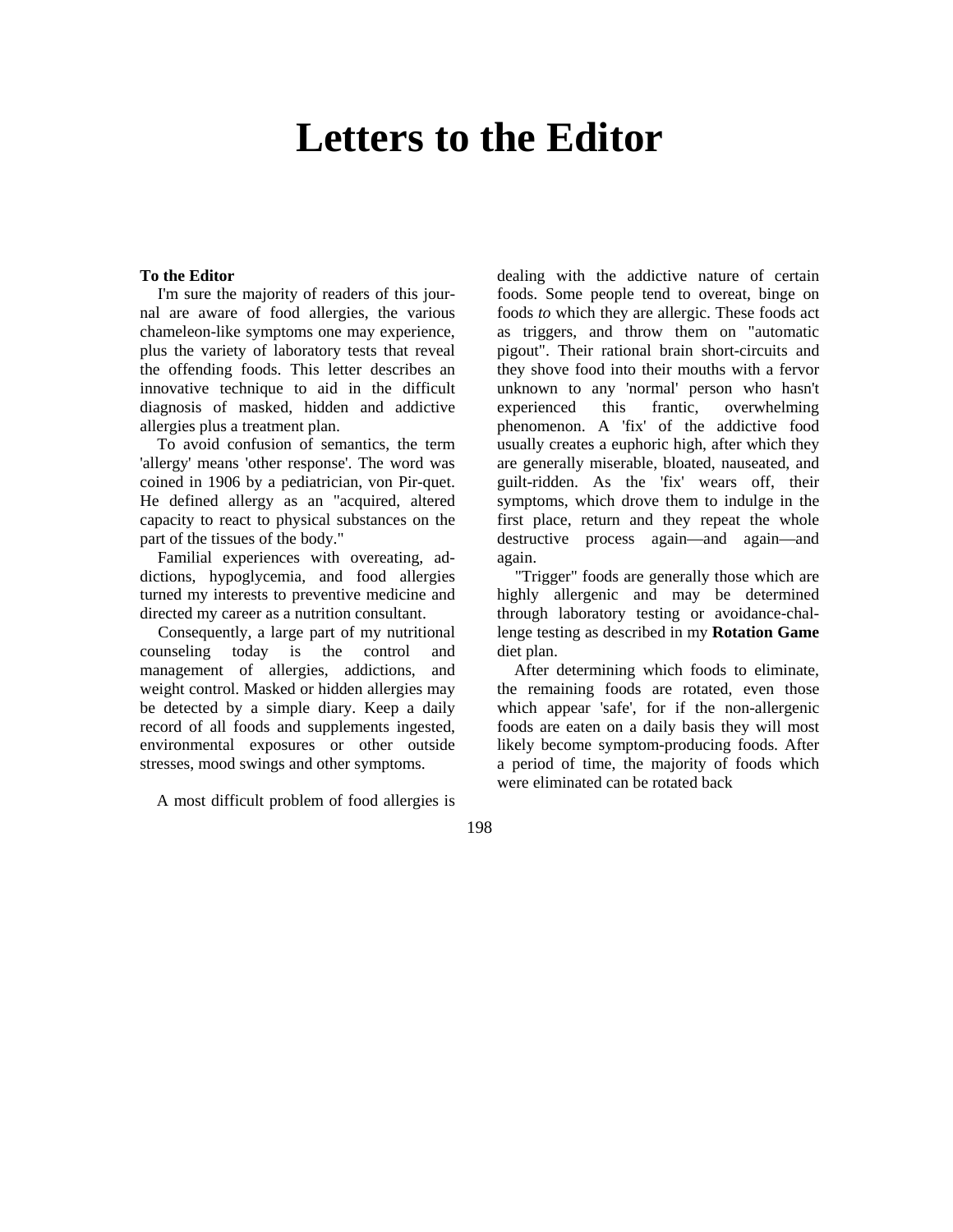into the diet. In order to avoid future sensitivities no food can be safely consumed more often than once every four days.

I cannot stress this strongly enough. A common complaint is that clients have avoided a food or foods for a period of time so they are no longer sensitive to those foods, but now are allergic to the foods they have substituted because they've eaten them daily. Until the immune system is rebuilt and the cause of allergies corrected no food should be eaten on a daily basis. Allergies stress the system and so the stressors must be identified and eliminated. A common misconception is, "Well, if they have eaten it all their lives and are not allergic to it now, they never will be."

The symptoms produced by undiagnosed hypoglycemia and food allergies may lead patients to believe they are mentally ill. Consequently one of my goals in counseling patients is to help eliminate feelings of intimidation, humiliation, and helplessness, plus the societal implications that the patient is weak, lazy and/or neurotic.

My role as a nutritionist is to support the doctor and the patient with patient education. I believe knowledge and understanding are the keys to patient compliance, and so I developed a self-help-survival-kit for individuals with allergies.

There are several good books written about food allergies. Rather than duplicate what has already been written, I have attempted to 'fill the gap' between reading about the diet plan and the actual follow-through.

The sheer mechanics of rotation diets can be so difficult that the whole thing is rejected. So I made a game of it. The key point of the game is color-coding, so every food, or container is marked with a colored sticker to indicate which food for each day. No more searching through pages of complicated instructions in order to prepare a meal, simply glance at the colorcoded calendar, or a wall chart and you are on the rotation diet.

Doris Rapp, M.D. writes of the **Rotation Game:** "A rotary diversified diet is a distinct advantage in restoring the health of many families. Food sensitivities do not occur in isolated family members, but are usually present at varying degrees in several members and

may affect very different areas of the body in the various family members. By maintaining a rotary diet, it is believed by clinical ecologists that new food sensitivities can be prevented. In addition, by using the rotary diet, one can immediately recognize the foods which cause such serious symptoms that they must be discontinued. If a food causes mild symptoms, however, and it is ingested only at four day intervals, patients frequently find that in time the symptoms diminish and they increase their tolerance to that particular food. The **Rotation**  Game makes the diet easier and enables a busy parent to maintain the diet in spite of the fact that everyone in the family is busy and not always home at the same time. The accompanying recipes provide the types of foods that the family can and will eat. The color-coding eliminates a lot of giving of orders and family friction, enables even a pre-schooler to be selfreliant. . . makes eating fun again."

In his letter to the editor of this journal, Volume 11, No. 1, 114-115, 1982, Dr. William Philpott said in reference to food allergies (maladaptive responses) "... The most common cause that runs through all of these cases is the frequency with which they contact a substance. . . wears out the body's chemistry making it incapable of handling the stress of the contact. . . . maneuvering these contacts becomes the central kingpin. . . around which a program is built."

In the case of food allergies, elimination and rotation help decrease the stress of contact. With the proper supplement regimen to complete the program the patient has the basic tools to get well again .

**Sally J. Rockwell, B.S. Nutrition P.O. Box 15181, Seattle WA. 98115**

#### **To the Editor**

Over the past decade I have developed and applied a form of treatment that appears to be remarkably successful in the treatment of some forms of mental illness. Over one thousand patients have been treated at our center and the results are very encouraging.

Patients were selected for this treatment using clinical and a perceptual test (the HOD test). They were suffering from anxiety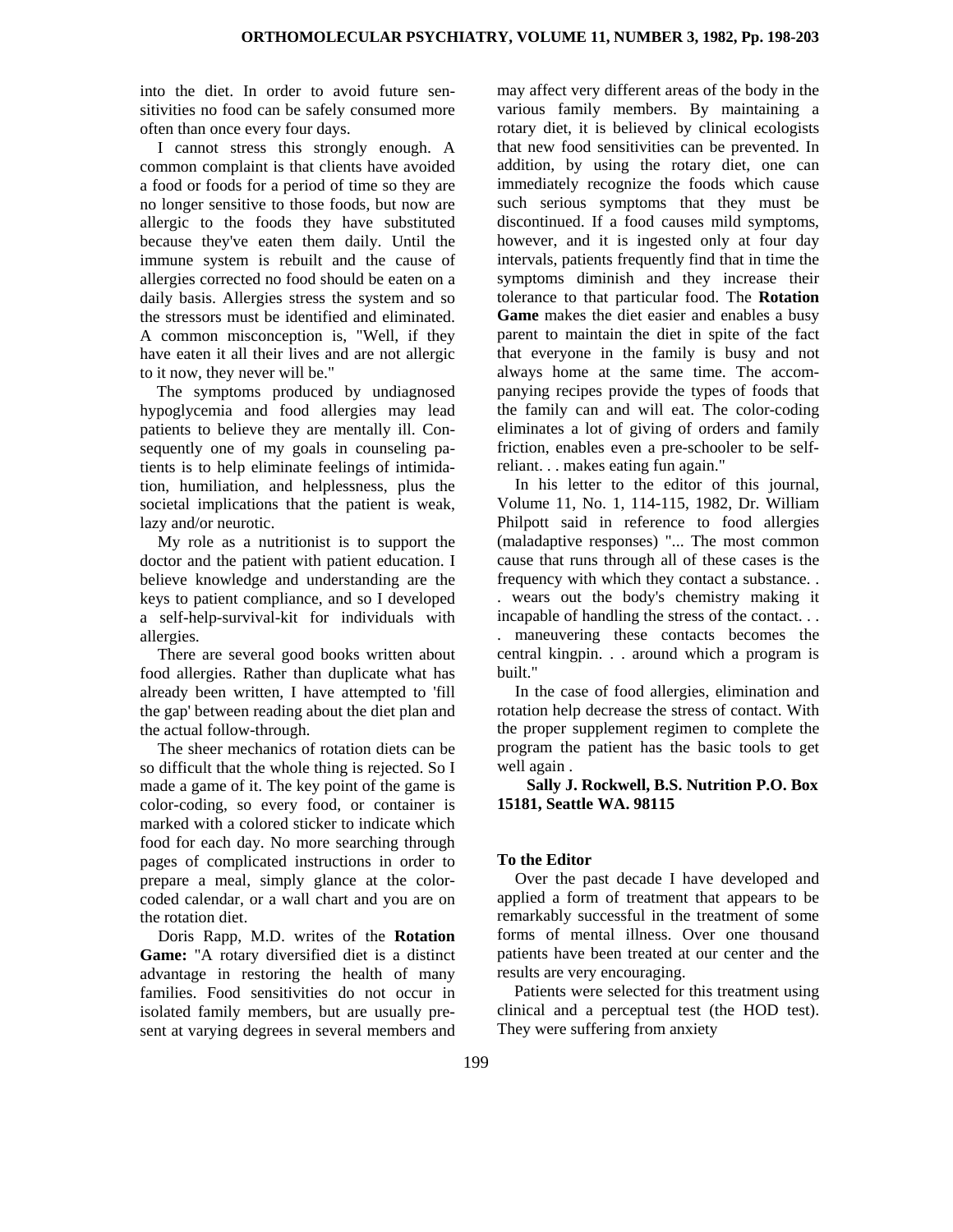neurosis and agoraphobia, having a range of symptoms which included anxiety, phobias, fearfulness, irritability, insomnia and muscular tetany (pre-tetanic signs, Chvostek's sign). After the HOD test those with high perceptual scores and marked mood fluctuation were also used. These tend to be associated with elevated dopamine levels and fluctuating norepinephrine levels.

Treatment included the diet for hypoglycemia, i.e., a low carbohydrate, moderately high protein and frequent feeding, especially avoiding fructose and alcohol. This was supplemented with ascorbic acid 3000 mg per day, pyridoxine 750 mg per day, thiamine 500 mg per day, a multivitamin supplement containing cyanocobala-mine 200 micrograms, folic acid 50 mg, biotin 50 micrograms, methionine 100 mg and inositol 200 mg and a multimineral tablet containing at least 50 mg of zinc sulphate. In addition, patients chewed 400 mg of calcium and magnesium orotate, holding it in one's mouth at least 30 seconds, whenever symptoms develop or ten minutes before exposure to any anxiety-creating situation.

The object of this supplementary program is to increase levels of cAMP by inhibition of phosphodiestarase by ascorbic acid thus increasing uptake of lactate by the liver, to diminish fluctuations in glucocorticord hormone output, to reduce biochemical stress, to improve synthesis of some neurotransmitters and to replace vitamins likely to be deficient due to malabsorption. Orotates are used by lingual absorption to bypass the liver.

#### **Typical, Illustrative Case History**

A 26 year old female described by the referring physician as "neurotic" and possibly agoraphobic. She found it almost impossible to face large crowds such as one expects in public vehicles and supermarkets. She would begin to feel palpitations, to shake, and feel a wave of panic at the mere thought of such a situation. This made her practically a recluse and it was only with considerable effort that her incredibly patient husband managed to take her to our center.

The following baseline parameters were taken: pulse rate, hand grip strength, blood pressure, urinalysis, electrical skin conductivity

(galvanic skin response). The patient was asked to describe her feelings and symptoms. She was then given 800 mg of calcium and magnesium orotate as described above, and she was asked to "imagine" herself going shopping to her supermarket via a crowded bus. She was able to undergo this procedure with a considerable decrease of her usual panicky feelings. Subsequent measurements of all parameters previously studied revealed only minor elevations. The procedure was repeated twice a week for one month.

At the end of that period she felt no anxiety whatever at the thought of crowds although she admitted that some residual "worry" was still there because of her long-learned responses. The following week she decided to try the "real" situation and did in fact go shopping. She was quite normal and has remained so ever since.

Apart from the previously described effects I feel that the diminished anxiety response is directly related to lowering plasma lactate levels by direct binding action of ionized calcium. Further help is obtained by lowering dopamine levels and restoring orderly neurotransmitter synthesis. A paper on this will be submitted shortly be myself.

> **Dr. William Vayda 41 Boundary Street Rushcutters Bay N.S.W. 2011, Australia**

### **To the Editor**

In response to the article **Mercury: A Factor in Mental Disease,** Volume 11, Number 1:

The human organism has only limited ability to detect health or life hazards. This inability is compounded by the difficulty of long term vs. short term intellectual deduction of cause and effect. Let me give an example: ultraviolet sunlight will cause a sunburn within hours which is not difficult to trace back. X-Rays to the neck area can cause thyroid malignancy in several decades—the cause effect relationship is difficult to trace back and was impossible to predict at that time.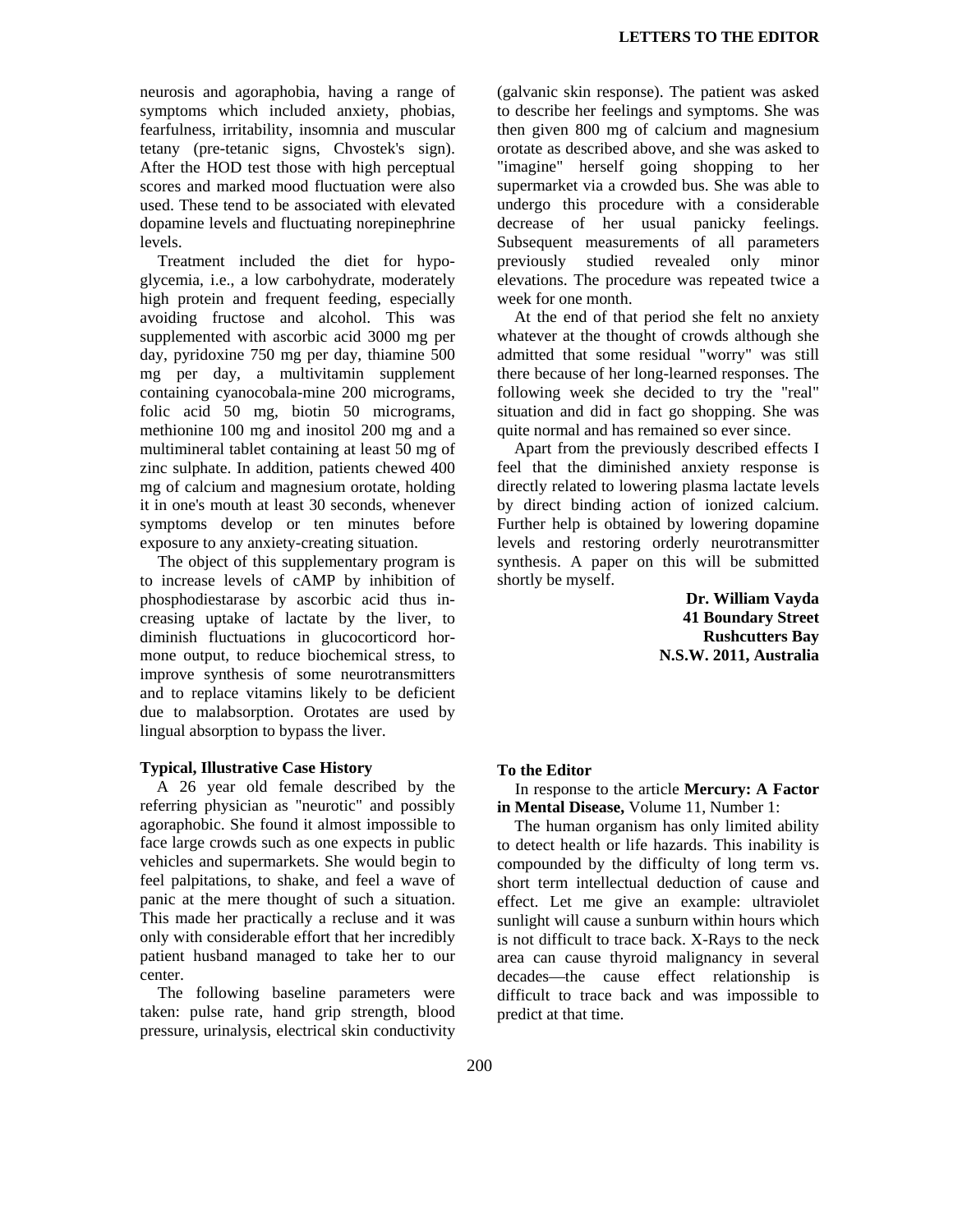The article on mercury toxicity is very important to analyze because mercury/silver amalgams are so widely used. I am, however, reminded of a case of a man with multiple complaints and extreme bipolar hypomanic behaviour who thought that his problem originated in the subclinical root infections of mercury/silver amalgam filled teeth. He proceeded with total tooth extraction and full dentures only to end up with expense, inconvenience, and no change in his health picture.

From the preventive point of view the message given is clear: avoid mercury/silver amalgams and use plastic quartz filling. It is better still to avoid having cavities, but perhaps by other means than fluoride treatment. Fluoride in my experience of ecologically oriented practice can give rise to other problems (or sometimes similar symptoms) to the mercury poisoning.

I would like Dr. Huggins and any other clinician familiar with the problem to answer the following questions:

1) What proportion of patients remained unchanged after amalgam removal?—this result suggesting another cause for the health disorder.

2) Is only the amalgam exposed to the saliva harmful, or is it also the amalgam filling in gold capped teeth?

3) Are those persons who react to the amalgam a distinct population subgroup with higher than average sensitivity to mercury? Could these be only people with certain inborn enzyme deficiency and/or lacking nutritionally other essential factors such as cystine. This is an interesting possibility since some mercury toxicity is related to the myocardium which in turn is rich in taurine which is formed from sulfur containing amino acids methionine, cystine. Administration of taurine has been found to decrease cardiac arrhythmias as well as brain seizure activity.

#### **S. Pilar, M.D. 2786 West 16th Avenue Vancouver, B.C.**

#### **To the Editor**

This letter responds to the request of Chris M. Reading, B.Sc, M.B., B.S., member of the Royal Australian and New Zealand College of Psychiatrists (Letters to the Editor, J. Orthomolecular Psychiatry 11, Volume 2, 111- 112, 1982), for the opinion of world authorities. Certainly, I do not presume to have the title of a world authority on ortho-molecular therapy; however, I feel that it is appropriate for practitioners in all areas of orthomolecular medicine to respond. As you know, I have worked in this field, treating patients with mental retardation and other genetic diseases, with the "U" Series, for more than forty years. I have seen these patients improve under this regimen; for many of them, there is no other treatment. This regimen has been used successfully both here and abroad, especially in Japan. The government of Norway has now accepted its use, and Norwegian physicians may dispense the "U" Series to their Down's syndrome patients.

Therefore, I would like to point out that by criticizing orthomolecular psychiatry, and quoting the faulty conclusions of the 1973 American Psychiatric Association task force, those representatives of the Royal Australian and New Zealand College of Psychiatrists, Royal Australasia College of Physicians, and Royal College of Pathologists of Australasia reveal that they have failed to keep up with information about the underlying biochemical basis of the diseases they treat. Their own treatments include psychotherapy, symptomatic drug treatments, surgery, or convulsive shock therapy, with a few attempts made to normalize the patient's biochemistry, as with lithium for manicdepressive disease. Orthomolecular therapy is based on the understanding that certain substances natural to the body, nutrients, act as co-factors in metabolic processes and must be supplemented for some individuals in order to provide the necessary biological environment for proper physical and mental function.

In 1968, Pauling pointed out, "Biochemical and genetic arguments support the idea that orthomolecular therapy, the provision for the individual person of the optimum normal concentrations of important normal 201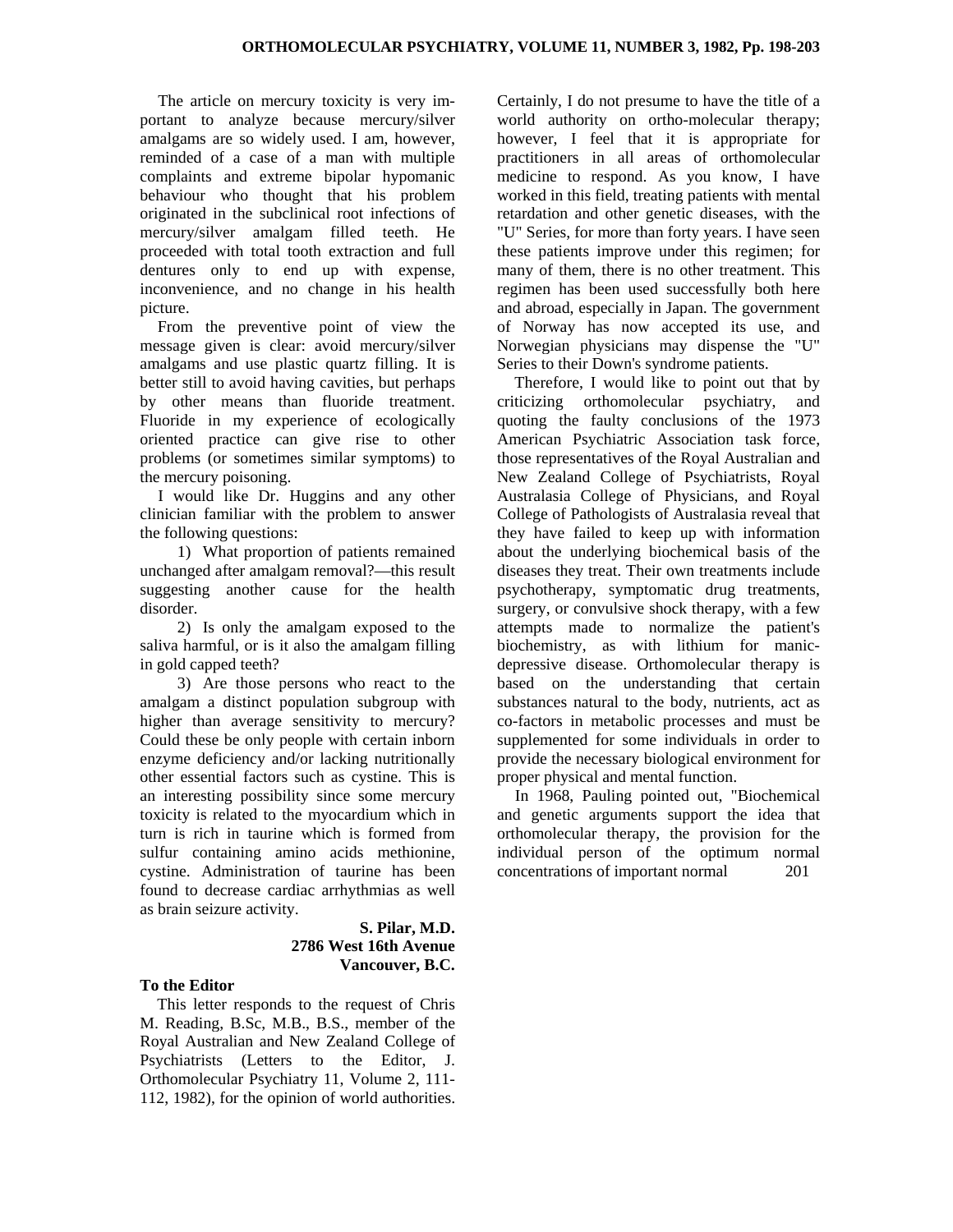constuents of the brain, may be the preferred treatment for many mentally ill patients." The same may be said for patients with other metabolic disorders.

In 1950, Williams introduced the genetotrophic concept, which proposes that disease with a hereditary basis may occur because of the unusual nutritional needs of the affected individuals. He has also often pointed out that suboptimal nutrition prevails throughout the biological kingdom, that human nutritional requirements are highly individual, and that teamwork among nutrients is essential (Williams, Heffley, Yew, Bode, 1973).

Since 1935, I have emphasized the problem of waste-product accumulations in metabolic disorders, and in 1972, I published the concept of "environmental pollution" in which abnormal excesses of certain chemicals lead to deficiencies of others. In genetic diseases of early onset and in chromosomal trisomies, the deficiencies cause developmental retardations, among other problems. Inborn errors of metabolism that appear later in life, possibly triggered by poor nutrition, stress, addictions, or allergies, also lead to excesses of some substances, because of disordered metabolism, inefficient waste elimination, and further accumulations of waste products. For example, in non-insulin-dependent diabetes, the problem with carbohydrate metabolism is not so much insufficient production of insulin as the liver's inability to activate endogenous insulin. In order to bypass the liver, insulin is injected.

There are two types of stored substances, as well as nutritional deficiencies, in these diseases. In inborn errors of metabolism, the substrate preceding the enzymatic block accumulates, and alternate pathways may produce abnormal metabolites. For example, phenylalanine and phenylketones accumulate in PKU. There is a deficiency of most other amino acids as well as the end products of phenylalanine, producing the typical faces of these patients. If any of these substances irritates the brain or interferes with its proper biochemical environment, mental symptoms appear. Abnormal or excessive metabolites may be excreted by liver or kidneys, lungs, nasal secretions, sweat or oil glands, hair, tears, or may be found in plasma or spinal fluid. Unconverted substrates may enter all organs, leading to the characteristic features of specific storage diseases.

The combination of metabolic accumulations and malnutrition leads to underdevelopment and malfunction of all organs, specifically excretory organs, producing the secondary accumulations of unexcreted waste products: water-soluble substances, e.g., uric acid; minerals, especially calcium; and fats. The same sort of "environmental pollution" occurs in trisomic syndromes. In these situations, the products of excessive genes begin to accumulate soon after the affected individual's conception, producing massive metabolic abnormalities. Space needed for transport of nutrients is taken by the extra gene products. Malnutrition leads to retardation, and as in the inborn errors of metabolism, unexcreted wastes are stored.

In addition to the more conventional treatment modalities, such as dietary restriction of the substrate, there are several ortho-molecular ways of getting around the pollution, namely: (1) to bombard the system with high dosages of vitamins and minerals, as Harrell and co-workers, testing Williams' genetotrophic concept, have done (Harrell, et al., 1981); (2) to determine more specifically which enzymatic step is blocked and to provide necessary co-factors, especially the vitamins and minerals that participate in that enzymatic step, as well as the lacking products, if available; (3) to remove the stored substances while providing necessary nutrients. As one of the first methods of treating genetic disorders that systematically utilized what were then considered large dosages of vitamins, minerals, enzymes, and essential fatty acids, the "U" Series therapy, previously discussed in this journal (1975, 1981), has used the third approach.

When stored wastes are eliminated, the underdeveloped structures can utilize the supplemented nutrients, and their development accelerates, as can be seen in the treatment of Down's syndrome patients. In a chromosomal trisomy, no genes are missing. Therefore, elimination of waste accumulations and nutritional supplementation may bring the patient's condition to the stage at which his/her body can either utilize or